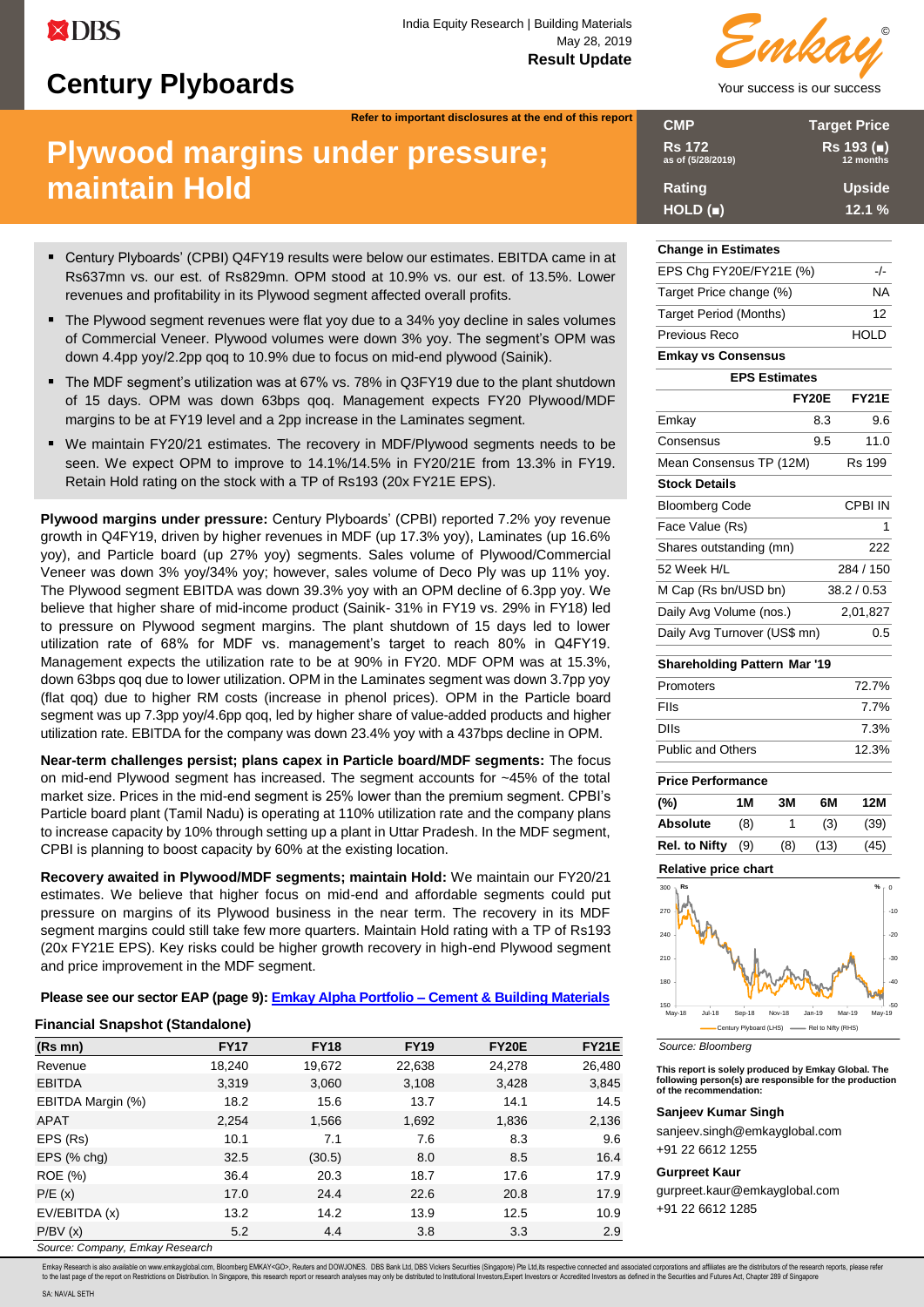# **Exhibit 1: Actual vs. Estimates (Q4FY19)**

|                                                                      | <b>Actual</b>                                          | <b>Estimate</b> |       | % variation |        | Comment                                                                   |
|----------------------------------------------------------------------|--------------------------------------------------------|-----------------|-------|-------------|--------|---------------------------------------------------------------------------|
| (in Rs mn)<br><b>Sales</b><br><b>EBITDA</b><br>OPM (%)<br><b>PAT</b> | Emkay<br>Emkav<br><b>Consensus</b><br><b>Consensus</b> |                 |       |             |        |                                                                           |
|                                                                      | 5,832                                                  | 6.143           | 6,073 | $-5%$       | -4%    | Lower-than-expected revenue growth in MDF and Plywood segment             |
|                                                                      | 637                                                    | 829             | 831   | $-23%$      | $-23%$ | Lower-than-expected revenue growth; higher energy expenses and forex loss |
|                                                                      | 10.9%                                                  | 13.5%           | 13.7% | (258)       | (277)  |                                                                           |
|                                                                      | 342                                                    | 434             | 441   | $-21%$      | $-23%$ | Primarily on lower operating performance                                  |
|                                                                      |                                                        |                 |       |             |        |                                                                           |

*Source: Company, Emkay Research, Bloomberg*

# **Exhibit 2: Quarterly results summary**

| (YE Mar, Rs mn)            | Q4FY18      | Q1FY19      | Q2FY19      | Q3FY19      | <b>Q4FY19</b> | YoY (%) | QoQ (%) | <b>FY18</b> | <b>FY19</b> | YoY (%) |
|----------------------------|-------------|-------------|-------------|-------------|---------------|---------|---------|-------------|-------------|---------|
| <b>Net Sales</b>           | 5,441       | 5,373       | 5,644       | 5,789       | 5,832         | 7.2     | 0.7     | 19,672      | 22,638      | 15.1    |
| Expenditure                | 4,610       | 4,507       | 4,902       | 5,030       | 5,196         | 12.7    | 3.3     | 16,612      | 19,635      | 18.2    |
| as % of sales              | 84.7        | 83.9        | 86.8        | 86.9        | 89.1          |         |         | 84.4        | 86.7        |         |
| Consumption of RM          | 2,028       | 2,239       | 2,327       | 2,444       | 2,351         | 15.9    | $-3.8$  | 6,917       | 9,360       | 35.3    |
| as % of sales              | 37.3        | 41.7        | 41.2        | 42.2        | 40.3          |         |         | 35.2        | 41.3        |         |
| <b>Employee Cost</b>       | 752         | 790         | 840         | 810         | 837           | 11.3    | 3.3     | 2,839       | 3,277       | 15.4    |
| as % of sales              | 13.8        | 14.7        | 14.9        | 14.0        | 14.3          |         |         | 14.4        | 14.5        |         |
| Purchase of finished goods | 710         | 515         | 618         | 644         | 678           | $-4.5$  | 5.3     | 3,313       | 2,455       |         |
| as % of sales              | 13.0        | 9.6         | 10.9        | 11.1        | 11.6          |         |         | 16.8        | 10.8        |         |
| Others cost                | 1,119       | 963         | 1,117       | 1,132       | 1,330         | 18.8    | 17.5    | 3,543       | 4,542       | 28.2    |
| as % of sales              | 20.6        | 17.9        | 19.8        | 19.6        | 22.8          |         |         | 18.0        | 20.1        |         |
| Loss on forex              | $\mathbf 0$ | $\mathbf 0$ | $\mathbf 0$ | $\mathbf 0$ | 0             |         |         | $\mathbf 0$ | 0           |         |
| as % of sales              | $0.0\,$     | $0.0\,$     | $0.0\,$     | $0.0\,$     | $0.0\,$       |         |         | $0.0\,$     | 0.0         |         |
| <b>EBITDA</b>              | 832         | 865         | 742         | 759         | 637           | $-23.4$ | $-16.2$ | 3,060       | 3,004       | $-1.9$  |
| Depreciation               | 277         | 108         | 113         | 136         | 143           | $-48.4$ | 5.2     | 810         | 500         | $-38.3$ |
| <b>EBIT</b>                | 554         | 757         | 630         | 623         | 494           | $-11.0$ | $-20.8$ | 2,250       | 2,504       | 11.3    |
| Other Income               | 13          | 6           | 10          | 16          | 29            | 124.2   | 85.0    | 67          | 61          | $-9.5$  |
| Interest                   | 122         | 134         | 155         | 62          | 94            | $-23.1$ | 50.0    | 327         | 446         | 36.4    |
| PBT                        | 445         | 628         | 485         | 577         | 429           | $-3.7$  | $-25.6$ | 1,990       | 2,119       | 6.5     |
| <b>Total Tax</b>           | 88          | 175         | 106         | 162         | 87            | $-0.9$  | $-46.3$ | 424         | 531         | 25.3    |
| <b>Adjusted PAT</b>        | 357         | 454         | 378         | 414         | 342           | $-4.4$  | $-17.5$ | 1,566       | 1,588       | 1.4     |
| Extra ordinary items       | $\mathbf 0$ | $\mathbf 0$ | $\mathbf 0$ | $\mathbf 0$ | $\mathbf 0$   |         |         | $\mathbf 0$ | $\mathbf 0$ |         |
| <b>Reported PAT</b>        | 357         | 454         | 378         | 414         | 342           | $-4.4$  | $-17.5$ | 1,566       | 1,588       | 1.4     |
| <b>Adjusted EPS</b>        | 1.6         | 2.0         | 1.7         | 1.9         | 1.5           | $-4.4$  | $-17.5$ | 7.0         | 7.1         | 1.4     |
|                            |             |             |             |             |               |         |         |             |             |         |
| Margins (%)                |             |             |             |             |               | (bps)   | (bps)   |             |             | (bps)   |
| <b>EBIDTA</b>              | 15.3        | 16.1        | 13.2        | 13.1        | 10.9          | $-437$  | $-220$  | 15.6        | 13.3        | $-229$  |
| <b>EBIT</b>                | 10.2        | 14.1        | 11.2        | 10.8        | 8.5           | $-172$  | $-230$  | 11.4        | 11.1        | $-38$   |
| EBT                        | 8.2         | 11.7        | 8.6         | 10.0        | 7.4           | $-83$   | $-261$  | 10.1        | 9.4         | $-76$   |
| <b>PAT</b>                 | 6.6         | 8.4         | 6.7         | 7.2         | 5.9           | $-71$   | $-130$  | 8.0         | 7.0         | $-95$   |

Effective Tax rate 19.8 27.8 22.0 28.2 20.4 57 -782 21.3 25.1 377

*Source: Emkay Research, Company*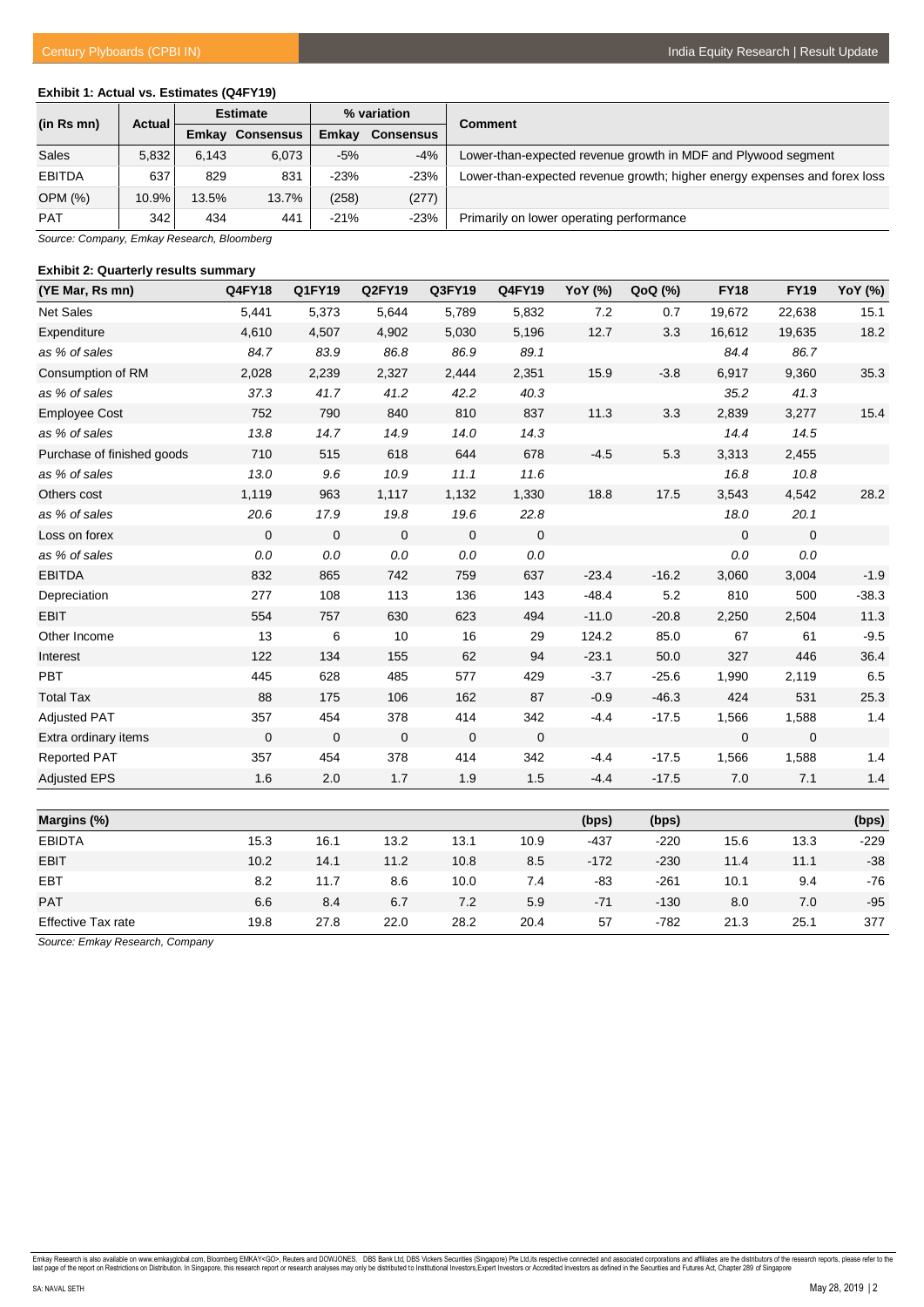# **Exhibit 3: Segmental performance**

| (YE Mar, Rs mn)           | Q4FY18  | Q1FY19    | Q2FY19           | Q3FY19  | Q4FY19 | YoY (%)    | QoQ (%)  | <b>FY18</b> | <b>FY19</b> | YoY (%)       |
|---------------------------|---------|-----------|------------------|---------|--------|------------|----------|-------------|-------------|---------------|
| <b>Net Sales</b>          | 5,454   | 5,378     | 5,653            | 5,799   | 5,840  | 7.1        | 0.7      | 19,732      | 22,670      | 14.9          |
| Plywood                   | 3,230   | 3,179     | 3,224            | 3,143   | 3,235  | 0.1        | 2.9      | 12689       | 12781       | $0.7\,$       |
| Laminates                 | 1,056   | 915       | 1,106            | 1,138   | 1,231  | 16.6       | 8.2      | 3867        | 4390        | 13.5          |
| <b>MDF</b>                | 648     | 699       | 612              | 882     | 760    | 17.3       | (13.8)   | 1131        | 2954        | 161.1         |
| Particle Board            | 190     | 182       | 286              | 265     | 241    | 27.0       | (8.9)    | 670         | 975         | 45.6          |
| Logistics                 | 233     | 304       | 264              | 250     | 219    | (5.8)      | (12.3)   | 997         | 1037        | $4.0\,$       |
| Others                    | 98      | 99        | 160              | 121     | 154    | 57.2       | 27.2     | 378         | 534         | 41.5          |
| <b>EBITDA</b>             | 857     | 896       | 774              | 758     | 666    | (22.3)     | (12.1)   | 3,118       | 3,094       | $-0.8$        |
| Plywood                   | 520     | 549       | 500              | 380     | 315    | (39.3)     | (17.0)   | 1812        | 1744        | $-3.7$        |
| Laminates                 | 133     | 86        | 88               | 102     | 110    | (17.3)     | 7.9      | 607         | 386         | $-36.3$       |
| <b>MDF</b>                | 97      | 90        | 36               | 141     | 116    | 19.9       | (17.3)   | 214         | 383         | 79.1          |
| Particle Board            | 34      | 49        | 54               | 55      | 61     | 78.4       | 11.1     | 118         | 219         | 85.6          |
| Logistics                 | 87      | 122       | 89               | 72      | 52     | (40.4)     | (27.8)   | 382         | 334         | $-12.5$       |
| Others                    | $-14$   | $\pmb{0}$ | $\boldsymbol{7}$ | 8       | 11     | nm         | 35.7     | $-14$       | 27          | nm            |
| <b>EBITDA Margins (%)</b> | 15.7    | 16.7      | 13.7             | 13.1    | 11.4   | (430)      | (166)    | 15.8        | 13.6        | $-215$        |
| Plywood                   | 16.1    | 17.3      | 15.5             | 12.1    | 9.7    | (634)      | (234)    | 14.3        | 13.6        | $-63$         |
| Laminates                 | 12.6    | 9.4       | $8.0\,$          | 9.0     | 8.9    | (366)      | (3)      | 15.7        | $8.8\,$     | $-689$        |
| <b>MDF</b>                | 15.0    | 12.9      | $5.9$            | 15.9    | 15.3   | 32         | (63)     | 18.9        | 13.0        | $-595$        |
| Particle Board            | 18.1    | 26.6      | 18.9             | 20.8    | 25.4   | 731        | 456      | 17.6        | 22.4        | 484           |
| Logistics                 | 37.5    | 40.0      | 33.6             | 28.8    | 23.7   | (1, 379)   | (510)    | 38.3        | 32.2        | $-609$        |
| Others                    | (14.6)  | 0.4       | 4.5              | 6.9     | 7.4    | nm         | 47       | (3.8)       | 5.1         | nm            |
|                           |         |           |                  |         |        |            |          |             |             |               |
| <b>EBIT</b>               | 576     | 906       | 755              | 815     | 732    | 26.9       | (10.2)   | 2,381       | 3,208       | 34.7          |
| Plywood                   | 480     | 554       | 524              | 385     | 365    | (23.9)     | (5.1)    | 1689        | 1829        | 8.3           |
| Laminates                 | 107     | 78        | 75               | 89      | 96     | (10.5)     | 8.2      | 525         | 337         | $-35.7$       |
| <b>MDF</b>                | $-24$   | 46.6      | $-4.7$           | 95.1    | 63.0   | nm         | (33.7)   | $-25$       | 200         | $\mathsf{nm}$ |
| Particle Board            | $-5$    | 38        | 44               | 45      | 50     | nm         | 13.0     | $-26$       | 177         | nm            |
| Logistics                 | 62      | 103       | $71$             | 54      | 32     | (47.8)     | (39.7)   | 282         | 260         | $-7.8$        |
| Others                    | $-43$   | 86        | 46               | 148     | 125    | nm         | (15.7)   | $-64$       | 405         | nm            |
| <b>EBIT Margins (%)</b>   | 10.6    | 16.8      | 13.4             | 14.1    | 12.5   | 196.0      | $-152.3$ | 12.1        | 14.2        | 208           |
| Plywood                   | 14.9    | 17.4      | 16.3             | 12.3    | 11.3   | $-356.0$   | $-95.2$  | 13.3        | 14.3        | 100           |
| Laminates                 | 10.1    | 8.5       | 6.8              | $7.8\,$ | $7.8$  | $-235.7$   | $-0.3$   | 13.6        | $7.7$       | $-589$        |
| <b>MDF</b>                | $-3.7$  | $6.7\,$   | $-0.8$           | 10.8    | 8.3    | nm         | $-248.6$ | $-2.2$      | $6.8\,$     | nm            |
| Particle Board            | $-2.6$  | 21.1      | 15.3             | 16.8    | 20.9   | nm         | 404.4    | $-3.8$      | 18.2        | nm            |
| Logistics                 | 26.7    | 33.9      | 26.8             | 21.5    | 14.8   | $-1,188.0$ | $-673.3$ | 28.3        | 25.1        | $-321$        |
| Others                    | $-44.3$ | 86.1      | 28.9             | 122.3   | 81.1   | nm         | nm       | $-17.1$     | 75.7        | nm            |

*Source: Company, Emkay Research*

| <b>Exhibit 4: Key Assumptions</b>        |             |             |             |              |              |
|------------------------------------------|-------------|-------------|-------------|--------------|--------------|
| <b>Parameters</b>                        | <b>FY17</b> | <b>FY18</b> | <b>FY19</b> | <b>FY20E</b> | <b>FY21E</b> |
| Revenues of Plywood segment (Rs mn)      | 13.548      | 12,689      | 12.781      | 13.676       | 14,906       |
| Growth (yoy)                             | 10%         | $-6%$       | 1%          | 7%           | 9%           |
| <b>EBIT Margins of Plywood segment</b>   | 15.8%       | 13.3%       | 14.3%       | 14.0%        | 14.3%        |
| Revenues of Laminates segment (Rs mn)    | 4,062       | 3,867       | 4.390       | 4.769        | 5,246        |
| Growth (yoy)                             | 15%         | -5%         | 14%         | 9%           | 10%          |
| <b>EBIT Margins of Laminates segment</b> | 12.8%       | 13.6%       | 7.7%        | $9.0\%$      | 9.5%         |

*Source: Company, Emkay Research*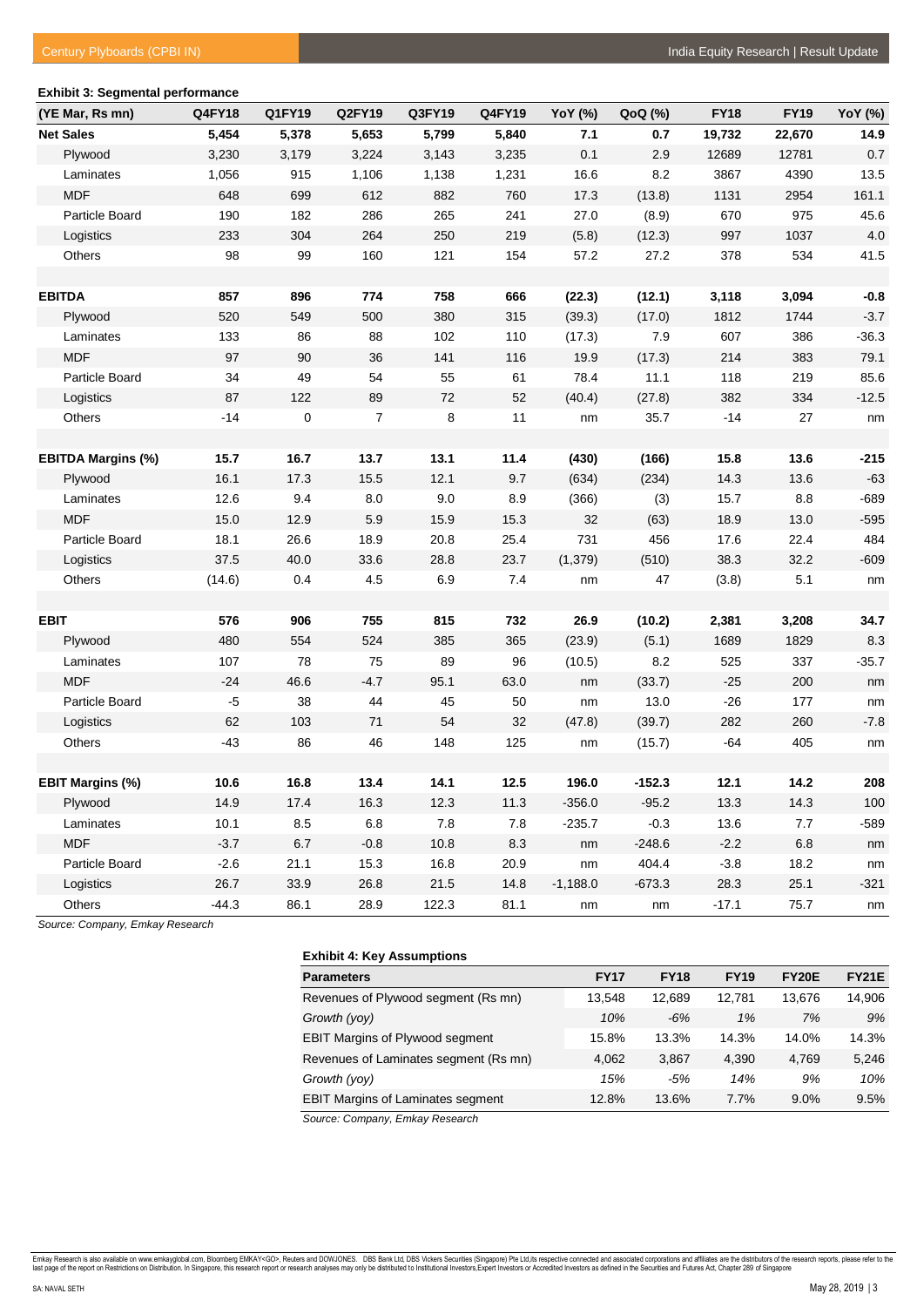16.1 17.3 15.5

12.1

 $9.70.0$ 

 15.0 20.0

 - 5.0

**Exhibit 5: Revenues of Plywood segment grew marginally**



*Source: Company, Emkay Research*

**Exhibit 7: Revenue of Laminates segment declined marginally**



*Source: Company, Emkay Research*

(Rs mn)

Q1FY17 Q2FY17 Q3FY17 Q4FY17 Q1FY18 Q2FY18 Q3FY18 Q4FY18 Q1FY19 Q2FY19 Q3FY19 Q4FY19

**Exhibit 8: Laminates margins remain under pressure**

**Exhibit 6: Plywood segment margins improved sequentially**

18.8

12.9 14.0 14.1 16.

EBITDA EBITDA Margin (%)

 $614.6$ <sup>1</sup>



*Source: Company, Emkay Research*

#### **Exhibit 9: Peer valuation**

| Company                  | <b>Rs</b> bn | EV/EBITDA (x)      |       | ROCE (%)          |       |       | EPS (Rs/share)   |              |              | P/E(x) |              |       |              |
|--------------------------|--------------|--------------------|-------|-------------------|-------|-------|------------------|--------------|--------------|--------|--------------|-------|--------------|
|                          | <b>Mcap</b>  | FY <sub>19</sub> E | FY20E | <b>FY21E</b>      | FY19E | FY20E | <b>FY21E</b>     | <b>FY19E</b> | <b>FY20E</b> | FY21E  | <b>FY19E</b> | FY20E | <b>FY21E</b> |
| <b>Century Plyboards</b> | 38.2         | 13.9               | 12.5  | 10.9 <sup>°</sup> | 19.4  | 19.6  | 20.8             | 7.6          | 8.3          | 9.6    | 22.6         | 20.8  | 17.9         |
| Kajaria Ceramics         | 99.8         | 22.0               | 16.9  | 14.0              | 20.4  | 24.8  | 26.4             | 13.9         | 19.4         | 23.6   | 45.0         | 32.4  | 26.6         |
| <b>Somany Ceramics</b>   | 19.2         | 14.6               | 11.3  | 9.5               | 10.6  | 13.1  | 15.1             | 10.9         | 18.9         | 24.8   | 32.8         | 24.0  | 18.3         |
| <b>HSIL</b>              | 21.6         | 18.4               | 15.5  | 13.2              | 6.1   | 7.2   | 8.0 <sub>1</sub> | 9.7          | 12.0         | 15.1   | 35.1         | 24.9  | 19.8         |

*Source: Company, Emkay Research*

#### **Exhibit 10: 1-yr forward P/E chart**



# **Exhibit 11: 1-yr forward EV/EBITDA chart**



*Source: Company, Emkay Research*

*Source: Company, Emkay Research*

*Source: Company, Emkay Research*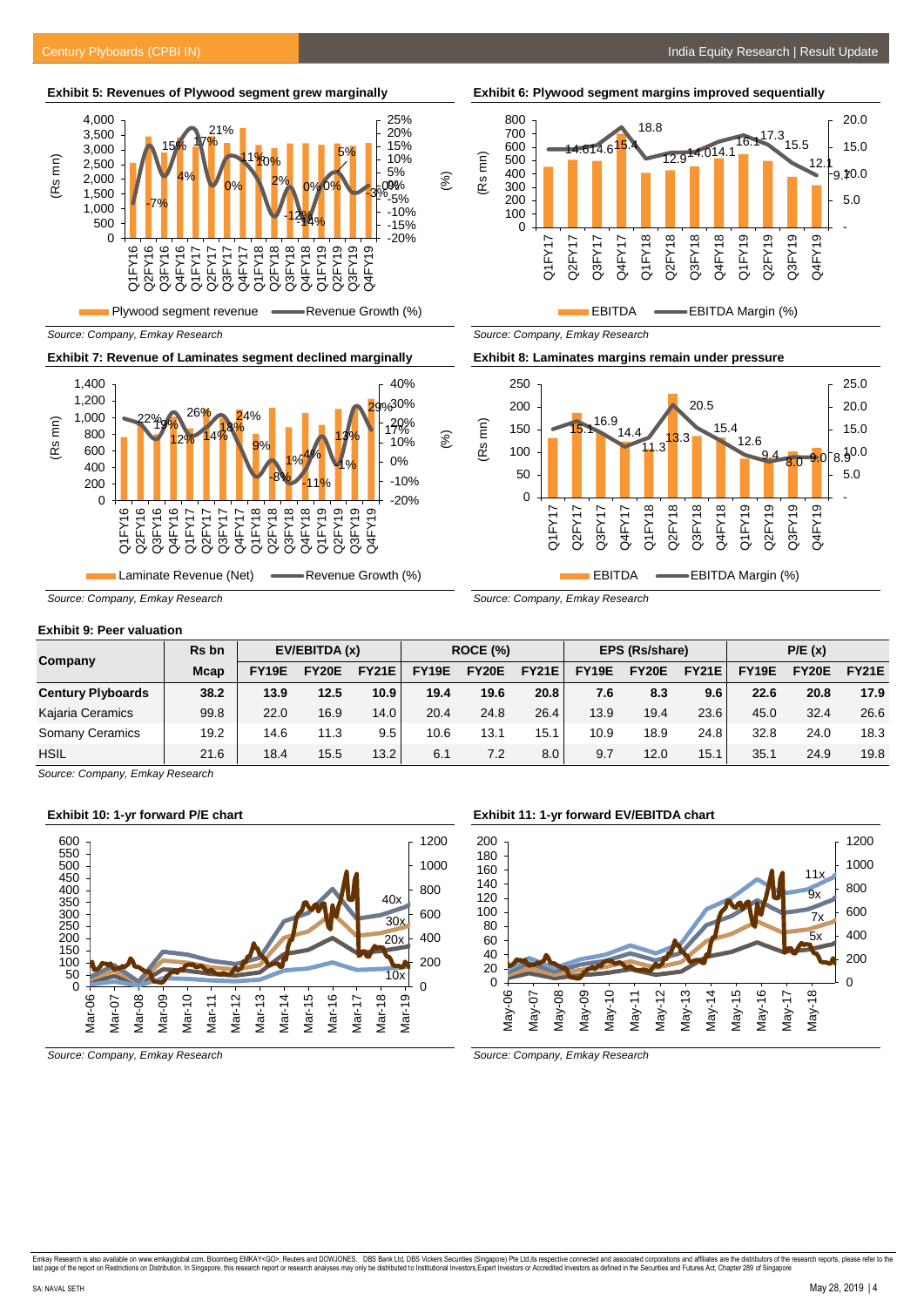# **Conference call takeaways**

- **Plywood segment:** The segment delivered lower margins at 6% vs. expectation of 9-10% due to 1) sluggish demand 2) housing products faced lower demand due to weak realestate performance and 3) impact of elections. Of 6% volume growth, 4% was attributed by the premium brand and 2% by Sainik brand. As per the company, low-quality plywood ('Sainik' brand) has 30-40% of the market share as it is 25% cheaper than the premium plywood. All plants together are operating at 75-80% capacity. Total plywood capacity is 210k cubic meters on a standalone basis, while 240k cubic meters on a consolidated basis.
- **MDF segment:** The utilization rate in Q4FY19/FY19 was at 68%/65%. The company expects the segment to reach 90% utilization rate in FY20. Margins are expected to remain at the similar level (i.e. 15%) in FY20. According to the company, MDF is replacing lowquality Plywood as the former is 25-30% cheaper than the latter. Management expects stabilization in MDF prices in the North due to closure of 10% capacity in Punjab/Haryana and 80% utilization rate for other plants in the North.
- **CFS segment:** The company expects the segment to face stress in volume growth in FY20 1) due to excessive competition from other dominant players in the market such as All Cargo and CWC, leading to stagnation in volume growth and 2) movement at Kolkata port hindered due to bridge collapse.
- **Particle boards segment:** The company's Tamil Nadu (Chennai) capacity of 5000 cubic meters is operating at more than 100% capacity utilization rate (approx. 110%). Valueadded products constitutes 75% of volumes in the Particles board segment.
- **Pricing trend:** The company has taken a marginal price hike of 1% across all its products. It does not expect any further decline in prices in the MDF segment.
- **Volume and margins outlook:** In the Laminates segment, the company expects volumes to grow by 15-20%, while margins could see a 200bps expansion in FY20. In Plywood and MDF, margins are expected to remain at current levels. Overall, the company expects double-digit revenue growth, while blended margins are expected to be higher than FY19.
- **Other expenses**: In FY19, foreign currency fluctuation losses were Rs163mn vs. Rs66mn in FY18. In Q4FY19, CSR, ad expenses and donation to political parties led to Rs150mn increase in other expenses.
- **Capex**: The company expects to incur Rs200mn capex for FY20. Further, it plans to boost MDF capacity by 400 cubic meters at Rs1.5bn capex. The MDF plant expansion is expected to get completed by Dec'20. In Particle board, the company plans to set up 500 cubic meters capacity in Uttar Pradesh at an investment of Rs1.2-1.3bn. This capacity will on-stream in 12 months once the land acquisition is completed.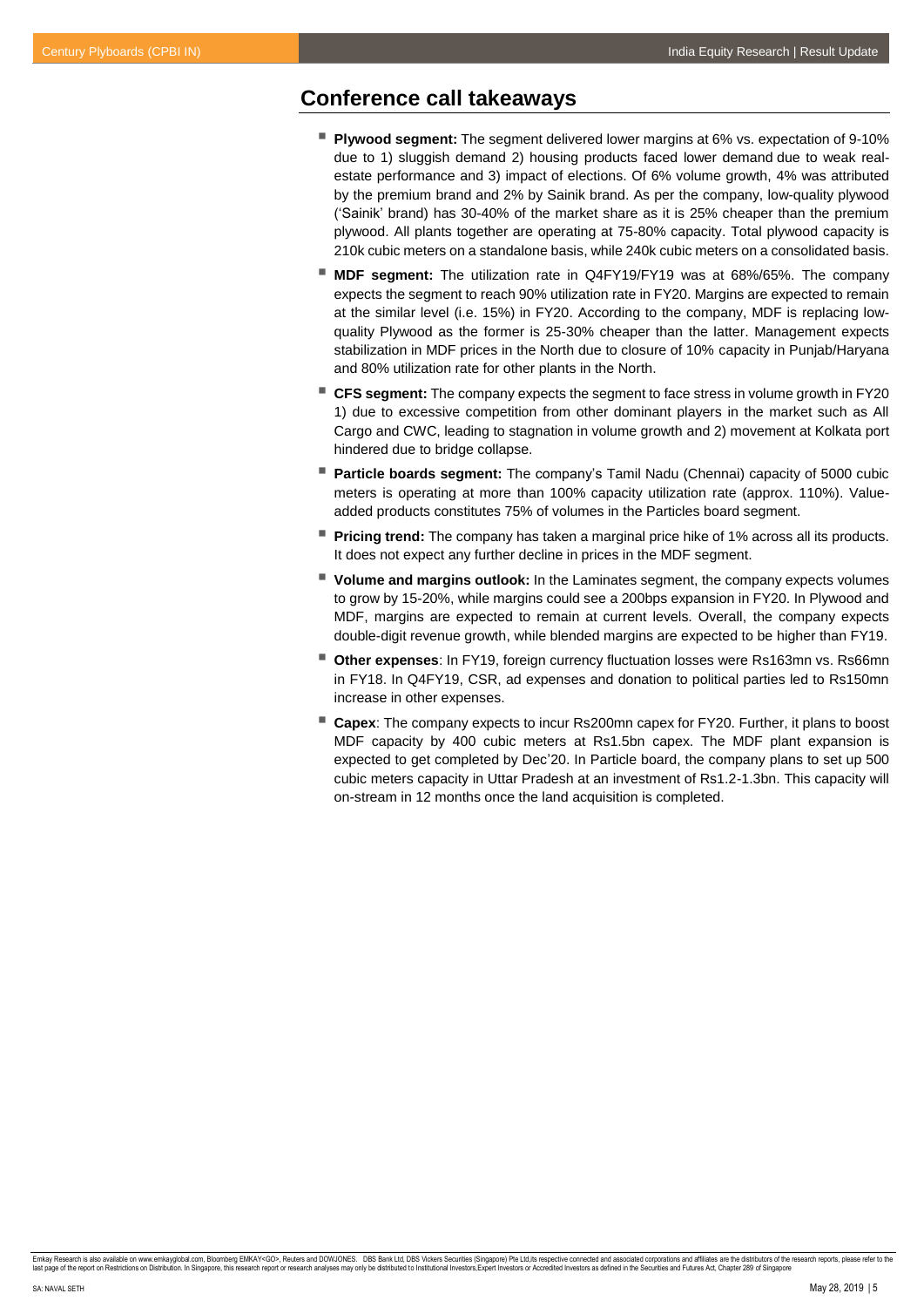# **Key Financials (Standalone)**

# **Income Statement**

| Y/E Mar (Rs mn)                  | <b>FY17</b>    | <b>FY18</b> | <b>FY19</b> | <b>FY20E</b> | <b>FY21E</b> |
|----------------------------------|----------------|-------------|-------------|--------------|--------------|
| Revenue                          | 18,240         | 19,672      | 22,638      | 24,278       | 26,480       |
| <b>Expenditure</b>               | 14,920         | 16,612      | 19,531      | 20,850       | 22,635       |
| <b>EBITDA</b>                    | 3,319          | 3,060       | 3,108       | 3,428        | 3,845        |
| Depreciation                     | 524            | 810         | 500         | 587          | 610          |
| <b>EBIT</b>                      | 2,796          | 2,250       | 2,608       | 2,841        | 3,235        |
| Other Income                     | 226            | 67          | 61          | 64           | 67           |
| Interest expenses                | 286            | 327         | 446         | 355          | 335          |
| <b>PBT</b>                       | 2,735          | 1,990       | 2,222       | 2,550        | 2,967        |
| Tax                              | 481            | 424         | 531         | 714          | 830          |
| <b>Extraordinary Items</b>       | $\overline{0}$ | $\Omega$    | $\Omega$    | $\mathbf 0$  | 0            |
| Minority Int./Income from Assoc. | 0              | $\mathbf 0$ | $\mathbf 0$ | $\mathbf 0$  | 0            |
| <b>Reported Net Income</b>       | 2,254          | 1,566       | 1,692       | 1,836        | 2,136        |
| <b>Adjusted PAT</b>              | 2,254          | 1,566       | 1,692       | 1,836        | 2,136        |

# **Balance Sheet**

| Y/E Mar (Rs mn)                            | <b>FY17</b> | <b>FY18</b> | <b>FY19</b> | <b>FY20E</b> | <b>FY21E</b> |
|--------------------------------------------|-------------|-------------|-------------|--------------|--------------|
| Equity share capital                       | 223         | 223         | 223         | 223          | 223          |
| Reserves & surplus                         | 6,864       | 8,157       | 9,478       | 10,912       | 12,514       |
| Net worth                                  | 7,086       | 8,379       | 9,700       | 11,135       | 12,736       |
| <b>Minority Interest</b>                   | $\bf{0}$    | $\bf{0}$    | $\bf{0}$    | $\bf{0}$     | $\bf{0}$     |
| <b>Loan Funds</b>                          | 6,093       | 5,547       | 5,137       | 4,962        | 4,112        |
| Net deferred tax liability                 | (689)       | (690)       | (615)       | (615)        | (615)        |
| <b>Total Liabilities</b>                   | 12,490      | 13,236      | 14,222      | 15,481       | 16,233       |
| <b>Net block</b>                           | 2,494       | 5,417       | 7,286       | 7,038        | 7,227        |
| <b>Investment</b>                          | 960         | 960         | 978         | 978          | 978          |
| <b>Current Assets</b>                      | 8,562       | 8,324       | 8,598       | 9,813        | 10,650       |
| Cash & bank balance                        | 538         | 165         | 226         | 492          | 468          |
| <b>Other Current Assets</b>                | 1,886       | 1,377       | 1,233       | 1,666        | 1,832        |
| <b>Current liabilities &amp; Provision</b> | 2,368       | 2,666       | 2,828       | 3,148        | 3,423        |
| <b>Net current assets</b>                  | 6,194       | 5,658       | 5,770       | 6,666        | 7,228        |
| Misc. exp                                  | 0           | 0           | $\Omega$    | $\Omega$     | $\Omega$     |
| <b>Total Assets</b>                        | 12,490      | 13,236      | 14,222      | 15,481       | 16,233       |

| <b>Cash Flow</b>               |             |             |             |              |              |
|--------------------------------|-------------|-------------|-------------|--------------|--------------|
| Y/E Mar (Rs mn)                | <b>FY17</b> | <b>FY18</b> | <b>FY19</b> | <b>FY20E</b> | <b>FY21E</b> |
| PBT (Ex-Other income) (NI+Dep) | 2,509       | 1,923       | 2,162       | 2,486        | 2,900        |
| Other Non-Cash items           | 0           | $\mathbf 0$ | 0           | $\mathbf 0$  | 0            |
| Chg in working cap             | (667)       | 161         | 25          | (630)        | (586)        |
| <b>Operating Cashflow</b>      | 2,230       | 2,834       | 2,558       | 2,147        | 2,495        |
| Capital expenditure            | (2,884)     | (2,092)     | (1, 357)    | (950)        | (800)        |
| <b>Free Cash Flow</b>          | (654)       | 742         | 1,201       | 1,197        | 1,695        |
| Investments                    | (463)       | 0           | (17)        | 0            | 0            |
| Other Investing Cash Flow      | (86)        | 51          | (61)        | (64)         | (67)         |
| <b>Investing Cashflow</b>      | (3,208)     | (1, 974)    | (1, 374)    | (950)        | (800)        |
| <b>Equity Capital Raised</b>   | 0           | 0           | 0           | $\mathbf 0$  | 0            |
| Loans Taken / (Repaid)         | 2,042       | (546)       | (410)       | (175)        | (850)        |
| Dividend paid (incl tax)       | $\mathbf 0$ | (267)       | (267)       | (401)        | (534)        |
| Other Financing Cash Flow      | (430)       | (94)        | $\mathbf 0$ | 0            | 0            |
| <b>Financing Cashflow</b>      | 1,326       | (1, 233)    | (1, 123)    | (931)        | (1,719)      |
| Net chg in cash                | 348         | (373)       | 61          | 266          | (24)         |
| Opening cash position          | 190         | 538         | 165         | 226          | 492          |
| <b>Closing cash position</b>   | 538         | 165         | 226         | 492          | 468          |

*Source: Company, Emkay Research*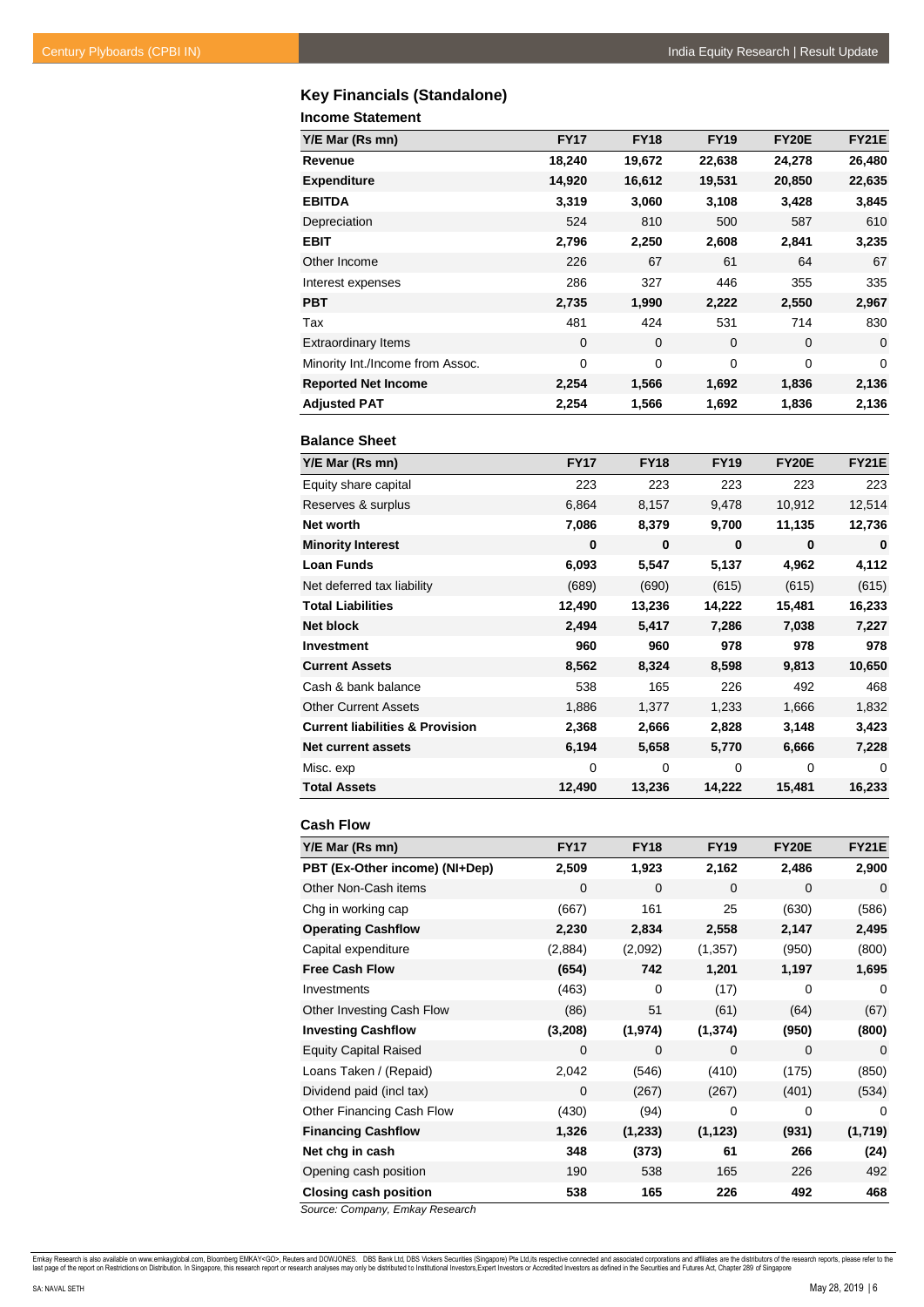| <b>Key Ratios</b>               |               |               |               |               |               |
|---------------------------------|---------------|---------------|---------------|---------------|---------------|
| Profitability (%)               | <b>FY17</b>   | <b>FY18</b>   | <b>FY19</b>   | <b>FY20E</b>  | <b>FY21E</b>  |
| <b>EBITDA Margin</b>            | 18.2          | 15.6          | 13.7          | 14.1          | 14.5          |
| <b>EBIT Margin</b>              | 15.3          | 11.4          | 11.5          | 11.7          | 12.2          |
| <b>Effective Tax Rate</b>       | 17.6          | 21.3          | 23.9          | 28.0          | 28.0          |
| Net Margin                      | 12.4          | 8.0           | 7.5           | 7.6           | 8.1           |
| <b>ROCE</b>                     | 27.9          | 18.0          | 19.4          | 19.6          | 20.8          |
| <b>ROE</b>                      | 36.4          | 20.3          | 18.7          | 17.6          | 17.9          |
| RoIC                            | 35.5          | 23.6          | 22.0          | 21.8          | 23.8          |
|                                 |               |               |               |               |               |
| Per Share Data (Rs)             | <b>FY17</b>   | <b>FY18</b>   | <b>FY19</b>   | <b>FY20E</b>  | <b>FY21E</b>  |
| <b>EPS</b>                      | 10.1          | 7.1           | 7.6           | 8.3           | 9.6           |
| <b>CEPS</b>                     | 12.5          | 10.7          | 9.9           | 10.9          | 12.4          |
| <b>BVPS</b>                     | 31.9          | 37.7          | 43.7          | 50.1          | 57.3          |
| <b>DPS</b>                      | 1.0           | 1.0           | 1.0           | 1.0           | 1.5           |
| <b>Valuations (x)</b>           | <b>FY17</b>   | <b>FY18</b>   | <b>FY19</b>   | <b>FY20E</b>  | <b>FY21E</b>  |
| <b>PER</b>                      | 17.0          | 24.4          | 22.6          | 20.8          | 17.9          |
| P/CEPS                          | 13.8          | 16.1          | 17.4          | 15.8          | 13.9          |
| P/BV                            | 5.2           | 4.4           | 3.8           | 3.3           | 2.9           |
| EV / Sales                      | 2.3           | 2.1           | 1.8           | 1.7           | 1.5           |
| EV/EBITDA                       | 13.2          | 14.2          | 13.9          | 12.5          | 10.9          |
| Dividend Yield (%)              | 0.6           | 0.6           | 0.6           | 0.6           | 0.9           |
|                                 |               |               |               |               |               |
| Gearing Ratio (x)               | <b>FY17</b>   | <b>FY18</b>   | <b>FY19</b>   | <b>FY20E</b>  | <b>FY21E</b>  |
| Net Debt/ Equity                | 0.8           | 0.6           | 0.5           | 0.4           | 0.3           |
| Net Debt/EBIDTA                 | 1.7           | 1.8           | 1.6           | 1.3           | 0.9           |
| Working Cap Cycle (days)        | 113.2         | 101.9         | 89.4          | 92.8          | 93.2          |
|                                 |               |               |               |               |               |
| Growth (%)                      | <b>FY17</b>   | <b>FY18</b>   | <b>FY19</b>   | <b>FY20E</b>  | <b>FY21E</b>  |
| Revenue                         | 11.5          | 7.9           | 15.1          | 7.2           | 9.1           |
| <b>EBITDA</b>                   | 17.1          | (7.8)         | 1.5           | 10.3          | 12.2          |
| <b>EBIT</b>                     | 16.6          | (19.5)        | 15.9          | 9.0           | 13.9          |
| <b>PAT</b>                      | 32.5          | (30.5)        | 8.0           | 8.5           | 16.4          |
| Quarterly (Rs mn)               | <b>Q4FY18</b> | Q1FY19        | <b>Q2FY19</b> | Q3FY19        | <b>Q4FY19</b> |
| Revenue                         | 5,441         | 5,373         | 5,644         | 5,789         | 5,832         |
| <b>EBITDA</b>                   | 832           | 865           | 742           | 759           | 637           |
| <b>EBITDA Margin (%)</b>        | 15.3          | 16.1          | 13.2          | 13.1          | 10.9          |
| <b>PAT</b>                      | 357           | 454           | 378           | 414           | 342           |
| EPS (Rs)                        | 1.6           | 2.0           | 1.7           | 1.9           | 1.5           |
| Source: Company, Emkay Research |               |               |               |               |               |
| <b>Shareholding Pattern (%)</b> | Mar-18        | <b>Jun-18</b> | $Sep-18$      | <b>Dec-18</b> | Mar-19        |
| Promoters                       | 72.0          | 72.3          | 72.3          | 72.7          | 72.7          |
| Flls                            | 11.2          | 10.3          | 10.0          | 8.7           | 7.7           |
| <b>DIIs</b>                     | 4.9           | 5.4           | 5.2           | 6.2           | 7.3           |
| <b>Public and Others</b>        | 11.9          | 12.1          | 12.6          | 12.4          | 12.3          |

*Source: Capitaline*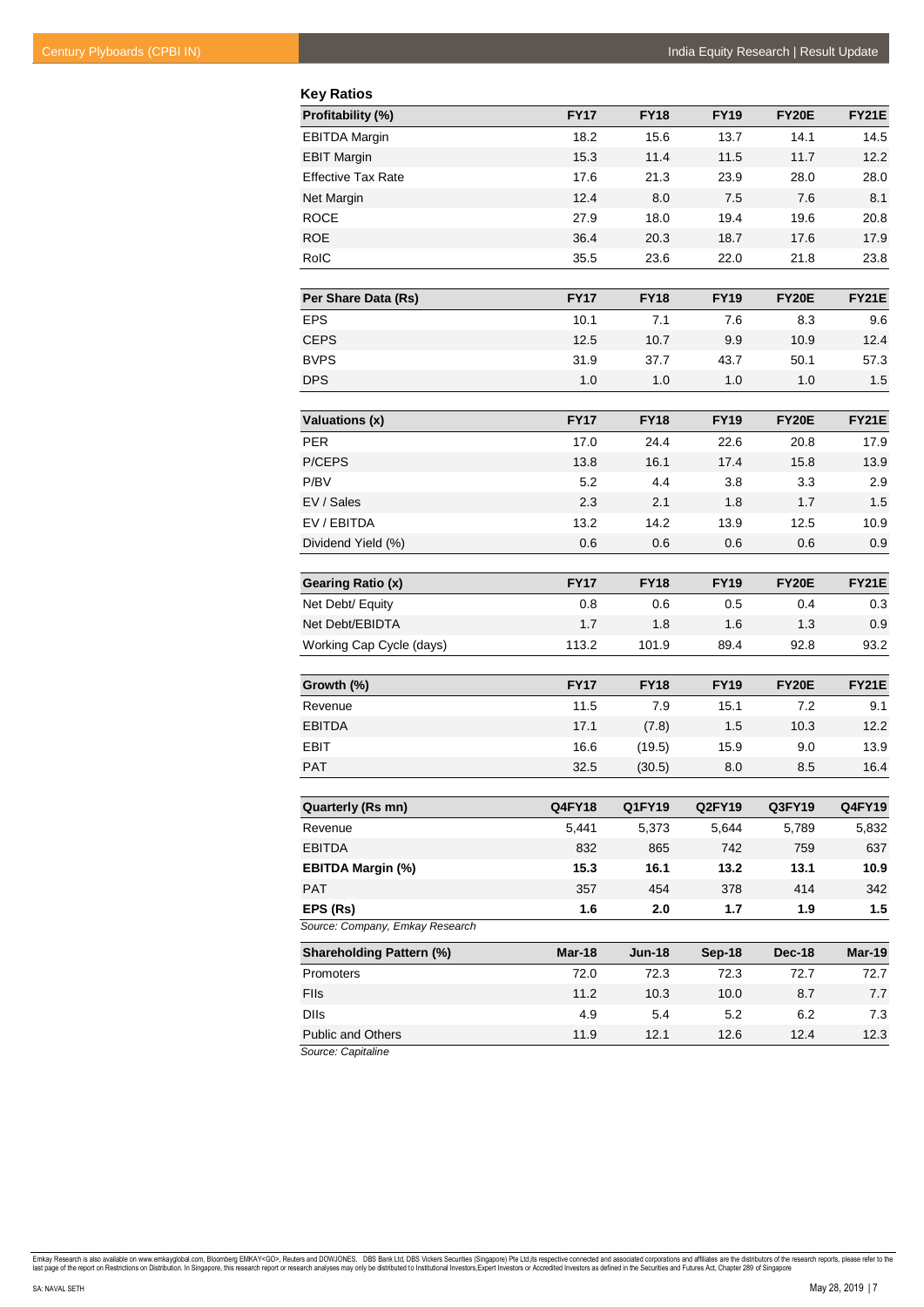#### **RECOMMENDATION HISTORY TABLE**

| Date      | <b>Closing</b><br>Price | TP  | Period<br>(months) | Rating                     | Analyst                            |
|-----------|-------------------------|-----|--------------------|----------------------------|------------------------------------|
| 06-Feb-19 | 163                     | 193 |                    |                            | 12m Accumulate Sanjeev Kumar Singh |
| 06-Nov-18 | 171                     | 235 | 12 <sub>m</sub>    | Buv                        | Sanjeev Kumar Singh                |
| 25-Jul-18 | 250                     | 280 |                    |                            | 12m Accumulate Sanjeev Kumar Singh |
| 17-May-18 | 269                     | 291 |                    | 12m Accumulate Ashit Desai |                                    |
| 01-Nov-17 | 280                     | 300 |                    |                            | 12m Accumulate Amit Purohit        |
| 03-Aug-17 | 275                     | 300 | 12 <sub>m</sub>    | Buy                        | Amit Purohit                       |
| 24-May-17 | 241                     | 300 | 12m                | Buy                        | Amit Purohit                       |
| 03-Feb-17 | 216                     | 300 | 12 <sub>m</sub>    | Buy                        | Rohan Gupta                        |
| 04-Nov-16 | 230                     | 245 |                    |                            | 12m Accumulate Rohan Gupta         |
| 05-Aug-16 | 224                     | 225 |                    |                            | 12m Accumulate Rohan Gupta         |

**RECOMMENDATION HISTORY CHART**



*Source: Bloomberg, Company, Emkay Research*

*Source: Company, Emkay Research*

#### **Note:**

We have updated our Rating Distribution with effect from **March 20, 2019** – *Kindly refer the Disclaimer page*, however for our erstwhile recommendations till **March 19, 2019,** the rating distribution of the expected total return stands as (**Buy** – Over 25%, **Accumulate** – Over 10% , **Hold** – Upto 10%, **Reduce** – Below 10%, **Sell** – Underperforms the broad market indices or its related universe).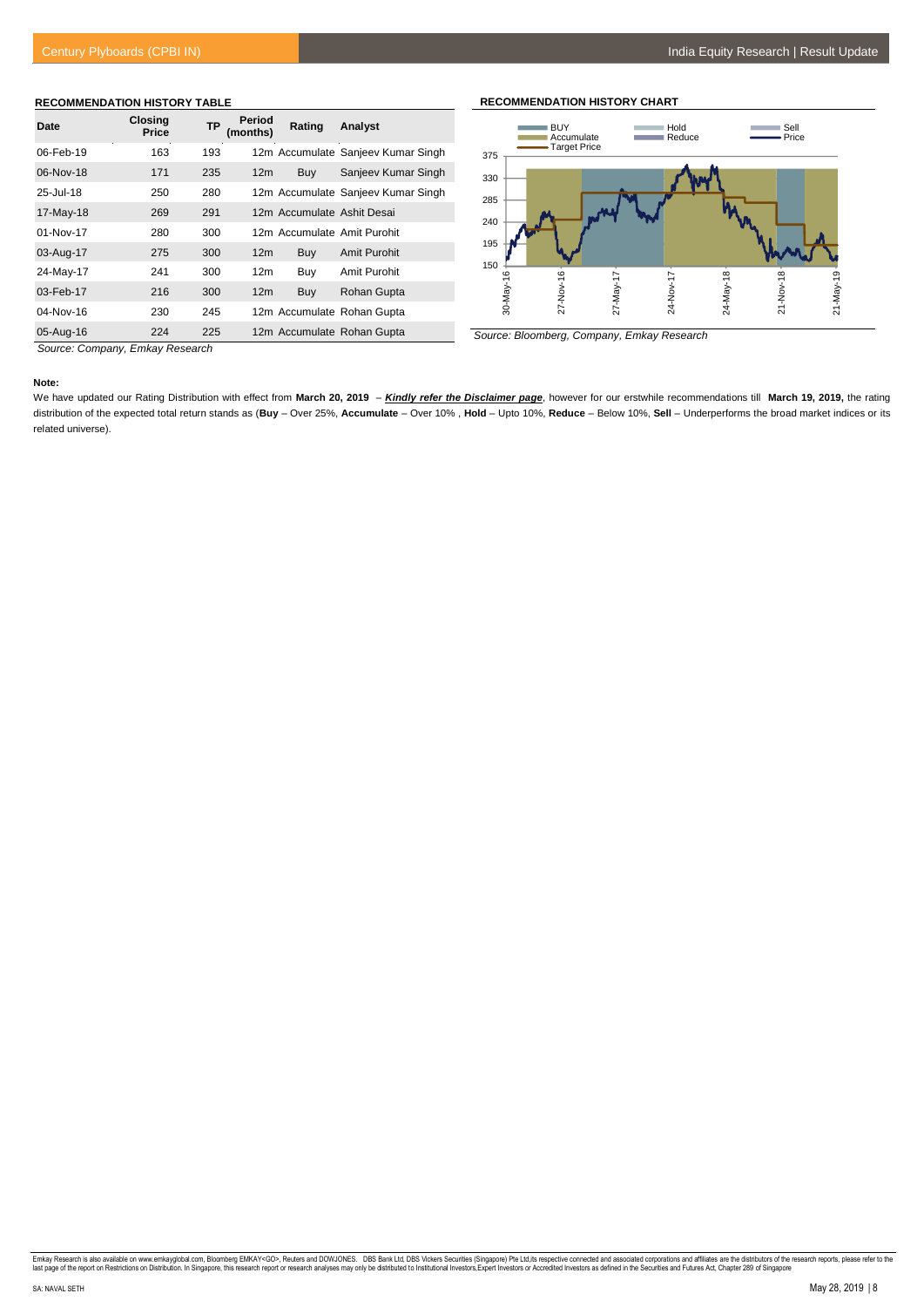

**Analyst: Sanjeev Kumar Singh Contact Details** [sanjeev.singh@emkayglobal.com](mailto:sanjeev.singh@emkayglobal.com) +91 22 6612 1255 **Sector** Cement & Building materials **Analyst bio**

Sanjeev Kumar Singh holds an MBA and has over 10 years of experience in the Cement sector. His team currently covers 17 stocks in the Cement and Building Materials space.

# <span id="page-8-0"></span>**Emkay Alpha Portfolio – Cement & Building Materials**

**EAP sector portfolio**

| <b>Company Name</b>      | <b>BSE200</b><br>Weight | <b>EAP</b><br>Weight | <b>OW/UW</b><br>(%) | <b>OW/UW</b><br>(bps) | <b>EAP Weight</b><br>(Normalised) |
|--------------------------|-------------------------|----------------------|---------------------|-----------------------|-----------------------------------|
| <b>Cement</b>            | 2.35                    | 2.22                 | $-6%$               | $-13$                 | 100.00                            |
| <b>ACC</b>               | 0.23                    | 0.24                 | 7%                  | $\overline{2}$        | 10.40                             |
| <b>Ambuja Cements</b>    | 0.27                    | 0.00                 | $-100%$             | $-27$                 | 0.00                              |
| <b>Grasim Industries</b> | 0.60                    | 0.45                 | $-25%$              | $-15$                 | 19.00                             |
| <b>India Cements</b>     | 0.00                    | 0.00                 | <b>NA</b>           | 0                     | 0.00                              |
| <b>JK Cement</b>         | 0.00                    | 0.12                 | <b>NA</b>           | 12                    | 5.00                              |
| Jk Lakshmi Cement        | 0.00                    | 0.00                 | <b>NA</b>           | 0                     | 0.00                              |
| <b>Orient Cement</b>     | 0.00                    | 0.00                 | <b>NA</b>           | $\Omega$              | 0.00                              |
| Prism Johnson            | 0.00                    | 0.00                 | <b>NA</b>           | $\Omega$              | 0.00                              |
| <b>Ramco Cements</b>     | 0.16                    | 0.18                 | 7%                  | $\mathbf{1}$          | 7.50                              |
| Sanghi Industries        | 0.00                    | 0.00                 | <b>NA</b>           | $\overline{0}$        | 0.00                              |
| <b>Shree Cements</b>     | 0.29                    | 0.31                 | 6%                  | $\overline{2}$        | 13.00                             |
| <b>Star Cement</b>       | 0.00                    | 0.12                 | <b>NA</b>           | 12                    | 5.00                              |
| <b>Ultratech Cement</b>  | 0.80                    | 0.76                 | $-4%$               | $-3$                  | 32.50                             |
| Century Plyboards        | 0.00                    | 0.00                 | <b>NA</b>           | 0                     | 0.00                              |
| <b>HSIL</b>              | 0.00                    | 0.00                 | <b>NA</b>           | $\mathbf 0$           | 0.00                              |
| Kajaria Ceramics         | 0.00                    | 0.05                 | <b>NA</b>           | 5                     | 2.00                              |
| <b>Somany Ceramics</b>   | 0.00                    | 0.00                 | <b>NA</b>           | $\mathbf 0$           | 0.00                              |
| Cash                     | 0.00                    | 0.13                 | <b>NA</b>           | 13                    | 5.60                              |

*Source: Emkay Research*

*\* Not under coverage: Equal Weight*

**High Conviction/Strong Over Weight**  High Conviction/Strong Under Weight

#### **Sector portfolio NAV**

|                                         | Base  | Current            |    |    |                 |
|-----------------------------------------|-------|--------------------|----|----|-----------------|
|                                         |       | 1-Apr-19 24-May-19 | 3m | 6m | 12 <sub>m</sub> |
| EAP - Cement                            | 100.0 | 109.2              |    |    |                 |
| BSE200 Neutral Weighted Portfolio (ETF) | 100.0 | 107.5              |    |    |                 |

*\*Performance measurement base date 1st April 2019* 

*Source: Emkay Research* 

■ In our sector EAP for Cement & Building materials, we have changed the weights to EW from UW on Apr 05, considering the news of price hikes and based on the facts that the market leaders were determined to increase prices after a long time. After ACC's Q1CY19 results on Apr 23, we have changed our weight on the company to EW from OW, considering limited upside potential.

**Please see our India EAPs:**

**[Emkay Alpha Portfolio –](https://web3.emkayglobal.com/ResearchAccess/Upload/India_May19.pdf) India**

**[Emkay Alpha Portfolio –](https://web3.emkayglobal.com/ResearchAccess/Upload/SMID_May19.pdf) India SMID**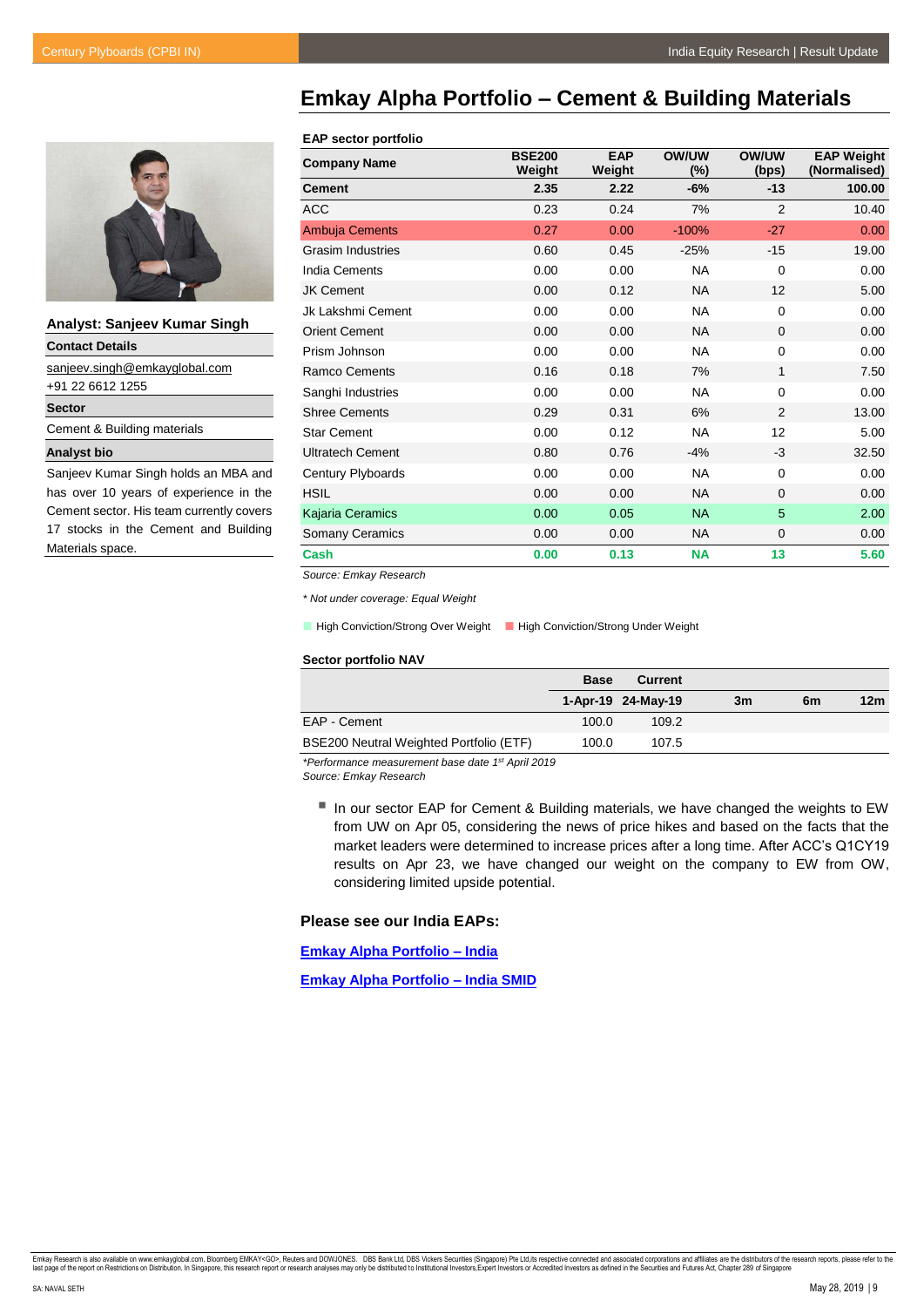# **Emkay Rating Distribution**

| Ratings     | <b>Expected Return within the next 12-18 months.</b> |
|-------------|------------------------------------------------------|
| <b>BUY</b>  | Over 15%                                             |
| <b>HOLD</b> | Between -5% to 15%                                   |
| <b>SELL</b> | Below -5%                                            |
|             |                                                      |

Completed Date: 29 May 2019 00:15:05 (SGT) Dissemination Date: 29 May 2019 00:16:05 (SGT)

Sources for all charts and tables are Emkay Research unless otherwise specified.

#### **GENERAL DISCLOSURE/DISCLAIMER BY EMKAY GLOBAL FINANCIAL SERVICES LIMITED (EGFSL):**

Emkay Global Financial Services Limited (CIN-L67120MH1995PLC084899) and its affiliates are a full-service, brokerage, investment banking, investment management and financing group. Emkay Global Financial Services Limited (EGFSL) along with its affiliates are participants in virtually all securities trading markets in India. EGFSL was established in 1995 and is one of India's leading brokerage and distribution house. EGFSL is a corporate trading member of Bombay Stock Exchange Limited (BSE), National Stock Exchange of India Limited (NSE), MCX Stock Exchange Limited (MCX-SX). EGFSL along with its subsidiaries offers the most comprehensive avenues for investments and is engaged in the businesses including stock broking (Institutional and retail), merchant banking, commodity broking, depository participant, portfolio management, insurance broking and services rendered in connection with distribution of primary market issues and financial products like mutual funds, fixed deposits. Details of associates are available on our website i.e. [www.emkayglobal.com](http://www.emkayglobal.com/)

EGFSL is registered as Research Analyst with SEBI bearing registration Number INH000000354 as per SEBI (Research Analysts) Regulations, 2014. EGFSL hereby declares that it has not defaulted with any stock exchange nor its activities were suspended by any stock exchange with whom it is registered in last five years, except that NSE had disabled EGFSL from trading on October 05, October 08 and October 09, 2012 for a manifest error resulting into a bonafide erroneous trade on October 05, 2012. However, SEBI and Stock Exchanges have conducted the routine inspection and based on their observations have issued advice letters or levied minor penalty on EGFSL for certain operational deviations in ordinary/routine course of business. EGFSL has not been debarred from doing business by any Stock Exchange / SEBI or any other authorities; nor has its certificate of registration been cancelled by SEBI at any point of time.

EGFSL offers research services to clients as well as prospects. The analyst for this report certifies that all of the views expressed in this report accurately reflect his or her personal views about the subject company or companies and its or their securities, and no part of his or her compensation was, is or will be, directly or indirectly related to specific recommendations or views expressed in this report.

Other disclosures by Emkay Global Financial Services Limited (Research Entity) and its Research Analyst under SEBI (Research Analyst) Regulations, 2014 with reference to the subject company(s) covered in this report

EGFSL and/or its affiliates may seek investment banking or other business from the company or companies that are the subject of this material. Our salespeople, traders, and other professionals may provide oral or written market commentary or trading strategies to our clients that reflect opinions that are contrary to the opinions expressed herein, and our proprietary trading and investing businesses may make investment decisions that may be inconsistent with the recommendations expressed herein. In reviewing these materials, you should be aware that any or all of the foregoing, among other things, may give rise to real or potential conflicts of interest including but not limited to those stated herein. Additionally, other important information regarding our relationships with the company or companies that are the subject of this material is provided herein. This report is not directed to, or intended for distribution to or use by, any person or entity who is a citizen or resident of or located in any locality, state, country or other jurisdiction where such distribution, publication, availability or use would be contrary to law or regulation or which would subject EGFSL or its group companies to any registration or licensing requirement within such jurisdiction. Specifically, this document does not constitute an offer to or solicitation to any U.S. person for the purchase or sale of any financial instrument or as an official confirmation of any transaction to any U.S. person. Unless otherwise stated, this message should not be construed as official confirmation of any transaction. No part of this document may be used by private customers in United Kingdom. All material presented in this report, unless specifically indicated otherwise, is under copyright to Emkay. None of the material, nor its content, nor any copy of it, may be altered in any way, transmitted to, copied or distributed to any other party, without the prior express written permission of EGFSL. All trademarks, service marks and logos used in this report are trademarks or registered trademarks of EGFSL or its Group Companies. The information contained herein is not intended for publication or distribution or circulation in any manner whatsoever and any unauthorized reading, dissemination, distribution or copying of this communication is prohibited unless otherwise expressly authorized. Please ensure that you have read "Risk Disclosure Document for Capital Market and Derivatives Segments" as prescribed by Securities and Exchange Board of India before investing in Indian Securities Market. In so far as this report includes current or historic information, it is believed to be reliable, although its accuracy and completeness cannot be guaranteed.

 This publication has not been reviewed or authorized by any regulatory authority. There is no planned schedule or frequency for updating research publication relating to any issuer.

Please contact the primary analyst for valuation methodologies and assumptions associated with the covered companies or price targets

**Disclaimer for U.S. persons only:** This research report is a product of Emkay Global Financial Services Limited (Emkay), which is the employer of the research analyst(s) who has prepared the research report. The research analyst(s) preparing the research report is/are resident outside the United States (U.S.) and are not associated persons of any U.S. regulated broker-dealer and therefore the analyst(s) is/are not subject to supervision by a U.S. brokerdealer, and is/are not required to satisfy the regulatory licensing requirements of Financial Institutions Regulatory Authority (FINRA) or required to otherwise comply with U.S. rules or regulations regarding, among other things, communications with a subject company, public appearances and trading securities held by a research analyst account. This report is intended for distribution to "Major Institutional Investors" as defined by Rule 15a-6(b)(4) of the U.S. Securities and Exchange Act, 1934 (the Exchange Act) and interpretations thereof by U.S. Securities and Exchange Commission (SEC) in reliance on Rule 15a 6(a)(2). If the recipient of this report is not a Major Institutional Investor as specified above, then it should not act upon this report and return the same to the sender. Further, this report may not be copied, duplicated and/or transmitted onward to any U.S. person, which is not the Major Institutional Investor. In reliance on the exemption from registration provided by Rule 15a-6 of the Exchange Act and interpretations thereof by the SEC in order to conduct certain business with Major Institutional Investors.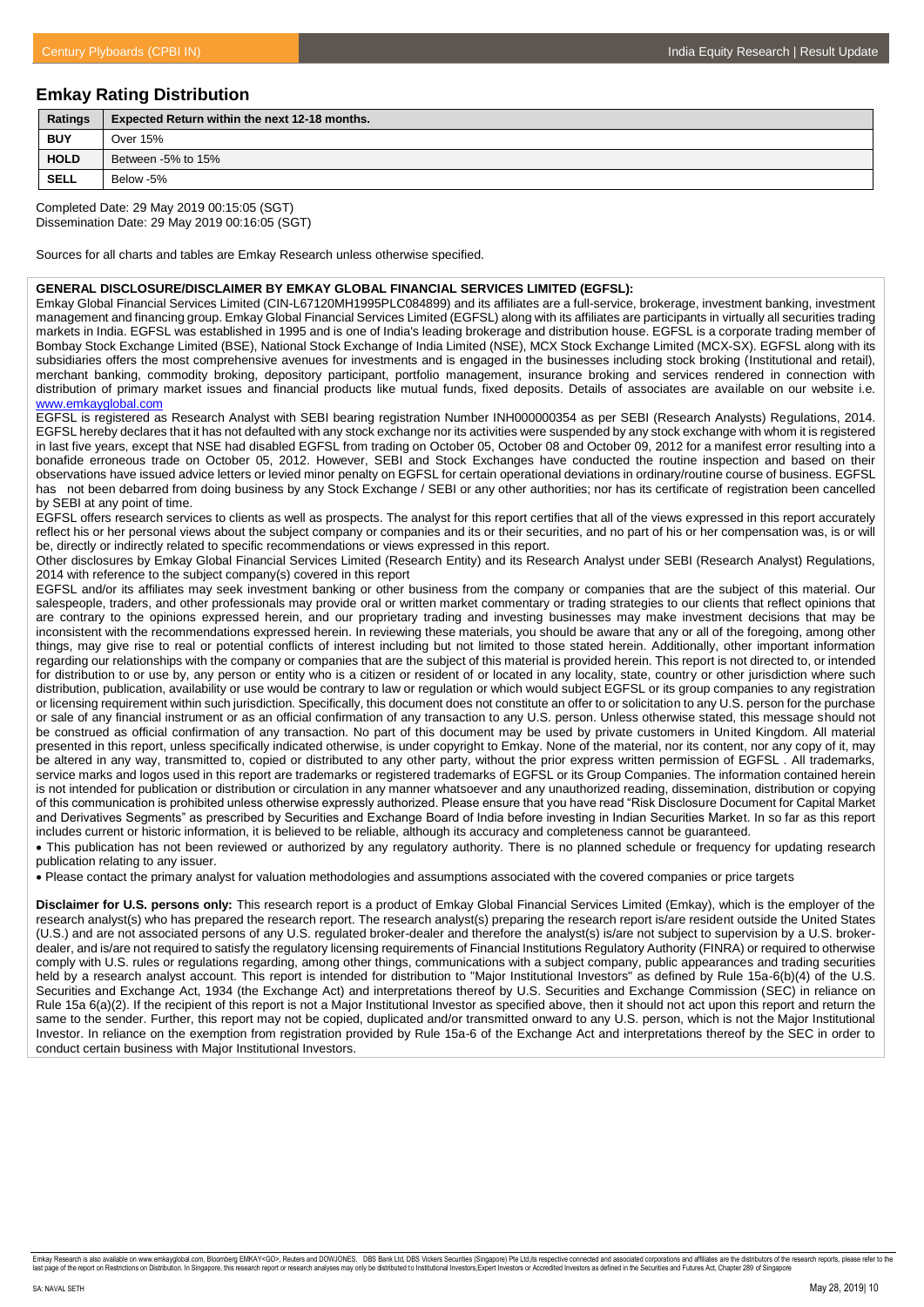#### **GENERAL DISCLOSURE/DISCLAIMER BY DBS BANK LTD AS DISTRIBUTOR OF THE RESEARCH REPORT**

This report is solely intended for the clients of DBS Bank Ltd,its respective connected and associated corporations and affiliates only and no part of this document may be (i) copied, photocopied or duplicated in any form or by any means or (ii) redistributed without the prior written consent of DBS Bank Ltd.

The research set out in this report is based on information obtained from sources believed to be reliable, but we (which collectively refers to DBS Bank Ltd, its respective connected and associated corporations, affiliates and their respective directors, officers, employees and agents (collectively, the "**DBS Group**") have not conducted due diligence on any of the companies, verified any information or sources or taken into account any other factors which we may consider to be relevant or appropriate in preparing the research. Accordingly, we do not make any representation or warranty as to the accuracy, completeness or correctness of the research set out in this report. Opinions expressed are subject to change without notice. This research is prepared for general circulation. Any recommendation contained in this document does not have regard to the specific investment objectives, financial situation and the particular needs of any specific addressee. This document is for the information of addressees only and is not to be taken in substitution for the exercise of judgement by addressees, who should obtain separate independent legal or financial advice. The DBS Group accepts no liability whatsoever for any direct, indirect and/or consequential loss (including any claims for loss of profit) arising from any use of and/or reliance upon this document and/or further communication given in relation to this document. This document is not to be construed as an offer or a solicitation of an offer to buy or sell any securities. The DBS Group, along with its affiliates and/or persons associated with any of them may from time to time have interests in the securities mentioned in this document. The DBS Group, may have positions in, and may effect transactions in securities mentioned herein and may also perform or seek to perform broking, investment banking and other banking services for these companies. Any valuations, opinions, estimates, forecasts, ratings or risk assessments herein constitutes a judgment as of the date of this report, and there can be no assurance that future results or events will be consistent with any such valuations, opinions, estimates, forecasts, ratings or risk assessments. The information in this document is subject to change without notice, its accuracy is not guaranteed, it may be incomplete or condensed, it may not contain all material information concerning the company (or companies) referred to in this report and the DBS Group is under no obligation to update the information in this report. This publication has not been reviewed or authorized by any regulatory authority in Singapore, Hong Kong or elsewhere. There is no planned schedule or frequency for updating research publication relating to any issuer.

The valuations, opinions, estimates, forecasts, ratings or risk assessments described in this report were based upon a number of estimates and assumptions and are inherently subject to significant uncertainties and contingencies. It can be expected that one or more of the estimates on which the valuations, opinions, estimates, forecasts, ratings or risk assessments were based will not materialize or will vary significantly from actual results. Therefore, the inclusion of the valuations, opinions, estimates, forecasts, ratings or risk assessments described herein IS NOT TO BE RELIED UPON as a representation and/or warranty by the DBS Group (and/or any persons associated with the aforesaid entities), that: (a) such valuations, opinions, estimates, forecasts, ratings or risk assessments or their underlying assumptions will be achieved, and (b) there is any assurance that future results or events will be consistent with any such valuations, opinions, estimates, forecasts, ratings or risk assessments stated therein. Please contact the primary analyst for valuation methodologies and assumptions associated with the covered companies or price targets. Any assumptions made in this report that refers to commodities, are for the purposes of making forecasts for the company (or companies) mentioned herein. They are not to be construed as recommendations to trade in the physical commodity or in the futures contract relating to the commodity referred to in this report.

DBSVUSA, a US-registered broker-dealer, does not have its own investment banking or research department, has not participated in any public offering of securities as a manager or co-manager or in any other investment banking transaction in the past twelve months and does not engage in marketmaking.

#### **ANALYST CERTIFICATION BY EMKAY GLOBAL FINANCIAL SERVICES LIMITED (EGFSL)**

The research analyst(s) primarily responsible for the content of this research report, in part or in whole, certifies that the views about the companies and their securities expressed in this report accurately reflect his/her personal views. The analyst(s) also certifies that no part of his/her compensation was, is, or will be, directly or indirectly, related to specific recommendations or views expressed in the report. The research analyst (s) primarily responsible of the content of this research report, in part or in whole, certifies that he or his associate<sup>1</sup> does not serve as an officer, director or employee of the issuer or the new listing applicant (which includes in the case of a real estate investment trust, an officer of the management company of the real estate investment trust; and in the case of any other entity, an officer or its equivalent counterparty of the entity who is responsible for the management of the issuer or the new listing applicant). The research analyst(s) primarily responsible for the content of this research report or his associate does not have financial interests<sup>2</sup> in relation to an issuer or a new listing applicant that the analyst reviews. EGFSL has procedures in place to eliminate, avoid and manage any potential conflicts of interests that may arise in connection with the production of research reports. The research analyst(s) responsible for this report operates as part of a separate and independent team to the investment banking function of the EGFSL and procedures are in place to ensure that confidential information held by either the research or investment banking function is handled appropriately. There is no direct link of EGFSL compensation to any specific investment banking function of the EGFSL.

<sup>2</sup> Financial interest is defined as interest that are commonly known financial interest, such as investment in the securities in respect of an issuer or a new listing applicant, or financial accommodation arrangement between the issuer or the new listing applicant and the firm or analysis. This term does not include commercial lending conducted at the arm's length, or investments in any collective investment scheme other than an issuer or new listing applicant notwithstanding the fact that the scheme has investments in securities in respect of an issuer or a new listing applicant.

<sup>&</sup>lt;sup>1</sup> An associate is defined as (i) the spouse, or any minor child (natural or adopted) or minor step-child, of the analyst; (ii) the trustee of a trust of which the analyst, his spouse, minor child (natural or adopted) or minor step-child, is a beneficiary or discretionary object; or (iii) another person accustomed or obliged to act in accordance with the directions or instructions of the analyst.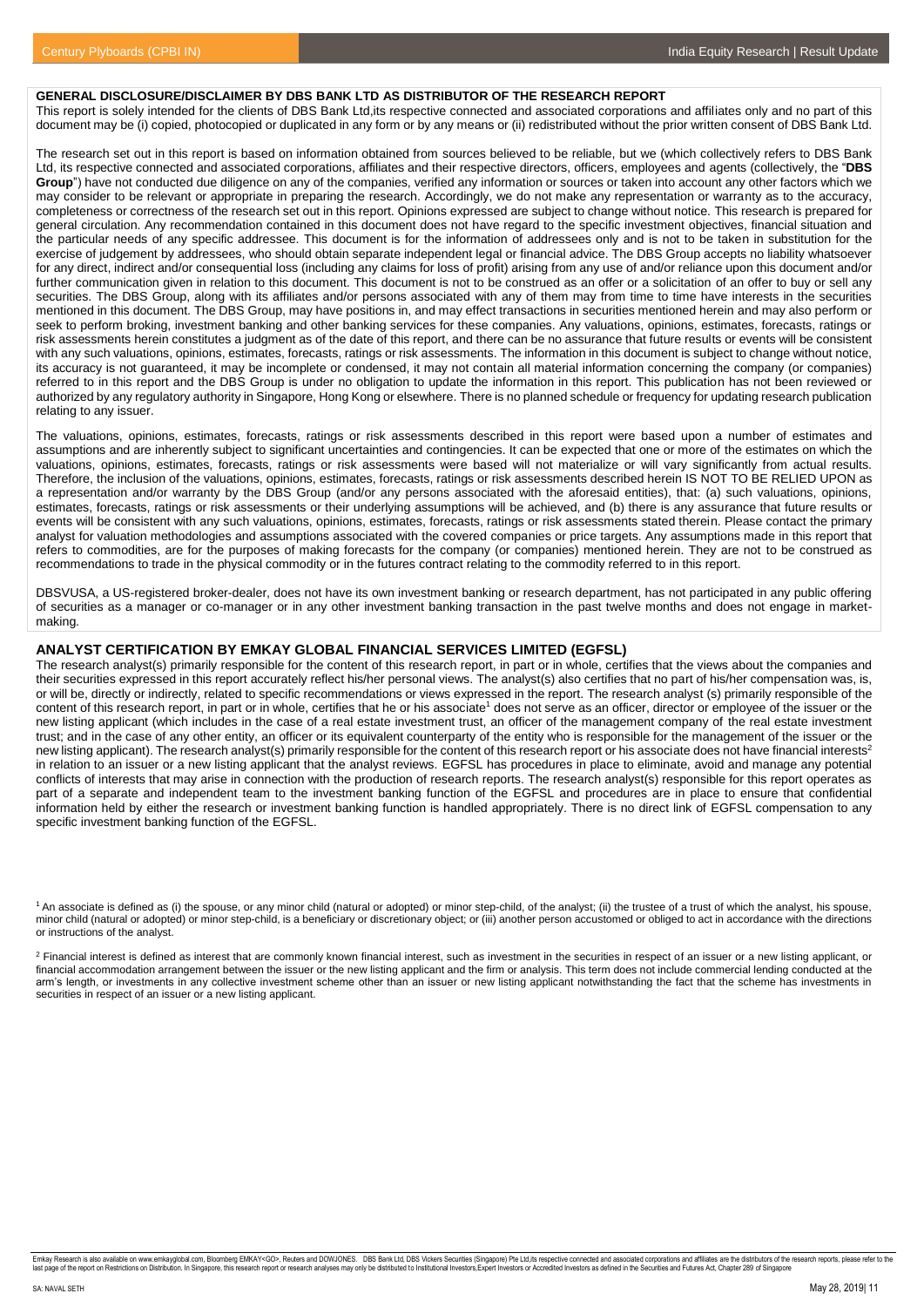# **COMPANY-SPECIFIC / REGULATORY DISCLOSURES BY EMKAY GLOBAL FINANCIAL SERVICES LIMITED (EGFSL):**

Disclosures by Emkay Global Financial Services Limited (Research Entity) and its Research Analyst under SEBI (Research Analyst) Regulations, 2014 with reference to the subject company(s) covered in this report-:

- 1. EGFSL, its subsidiaries and/or other affiliates do not have a proprietary position in the securities recommended in this report as of May 28, 2019
- 2. EGFSL, and/or Research Analyst does not market make in equity securities of the issuer(s) or company(ies) mentioned in this Research Report **Disclosure of previous investment recommendation produced:**<br>**3** EGESL may have published other investment recommendations in
- **3.** EGFSL may have published other investment recommendations in respect of the same securities / instruments recommended in this research report during the preceding 12 months. Please contact the primary analyst listed in the first page of this report to view previous investment recommendations published by EGFSL in the preceding 12 months.
- 4. EGFSL , its subsidiaries and/or other affiliates and Research Analyst or his/her relative's does not have any material conflict of interest in the securities recommended in this report as of May 28, 2019.
- 5. EGFSL, its subsidiaries and/or other affiliates and Research Analyst or his/her relative's does not have actual/beneficial ownership of 1% or more securities of the subject company at the end of the month immediately preceding the May 28, 2019
- 6. EGFSL, its subsidiaries and/or other affiliates and Research Analyst have not received any compensation in whatever form including compensation for investment banking or merchant banking or brokerage services or for products or services other than investment banking or merchant banking or brokerage services from securities recommended in this report (subject company) in the past 12 months.
- 7. EGFSL, its subsidiaries and/or other affiliates and/or and Research Analyst have not received any compensation or other benefits from securities recommended in this report (subject company) or third party in connection with the research report.
- 8. Securities recommended in this report (Subject Company) has not been client of EGFSL, its subsidiaries and/or other affiliates and/or and Research Analyst during twelve months preceding the May 28, 2019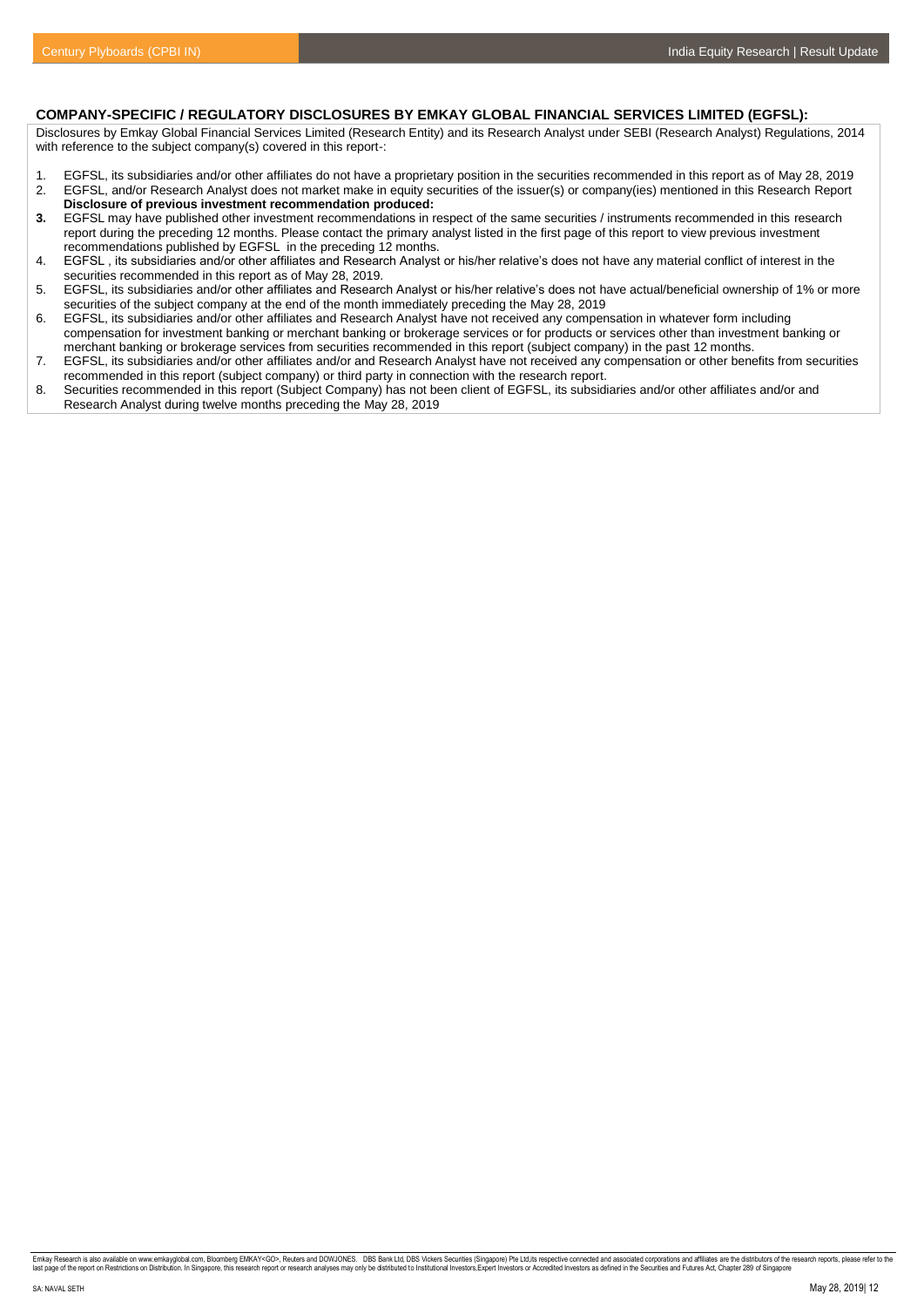# **COMPANY-SPECIFIC / REGULATORY DISCLOSURES BY DBS BANK LTD AS DISTRIBUTOR OF THE RESEARCH REPORT**

1. DBS Bank Ltd., DBS HK, DBS Vickers Securities (Singapore) Pte Ltd ("DBSVS") or their subsidiaries and/or other affiliates do not have a proprietary position in the securities recommended in this report as of 30 Apr 2018.

2. Neither DBS Bank Ltd nor DBS HK market makes in equity securities of the issuer(s) or company(ies) mentioned in this Research Report.

#### **Compensation for investment banking services:**

3. DBSVUSA, does not have its own investment banking or research department, nor has it participated in any public offering of securities as a manager or co-manager or in any other investment banking transaction in the past twelve months. Any US persons wishing to obtain further information, including any clarification on disclosures in this disclaimer, or to effect a transaction in any security discussed in this document should contact DBSVUSA exclusively.

## **Disclosure of previous investment recommendation produced:**

4. DBS Bank Ltd. DBS Vickers Securities (Singapore) Pte Ltd ("DBSVS"), their subsidiaries and/or other affiliates may have published other investment recommendations in respect of the same securities / instruments recommended in this research report during the preceding 12 months. Please contact the primary analyst listed in the first page of this report to view previous investment recommendations published by DBS Bank Ltd. DBS Vickers Securities (Singapore) Pte Ltd ("DBSVS"), their subsidiaries and/or other affiliates in the preceding 12 months.

#### **RESTRICTIONS ON DISTRIBUTION**

| General                                           | This report is not directed to, or intended for distribution to or use by, any person or entity who is a citizen or resident of or<br>located in any locality, state, country or other jurisdiction where such distribution, publication, availability or use would be<br>contrary to law or regulation.                                                                                                                                                                                                                                                                                                                                                                                                                                                                                                                                                                                                                                                                                                              |
|---------------------------------------------------|-----------------------------------------------------------------------------------------------------------------------------------------------------------------------------------------------------------------------------------------------------------------------------------------------------------------------------------------------------------------------------------------------------------------------------------------------------------------------------------------------------------------------------------------------------------------------------------------------------------------------------------------------------------------------------------------------------------------------------------------------------------------------------------------------------------------------------------------------------------------------------------------------------------------------------------------------------------------------------------------------------------------------|
| Australia                                         | This report is not for distribution into Australia.                                                                                                                                                                                                                                                                                                                                                                                                                                                                                                                                                                                                                                                                                                                                                                                                                                                                                                                                                                   |
| Hong Kong                                         | This report is not for distribution into Hong Kong.                                                                                                                                                                                                                                                                                                                                                                                                                                                                                                                                                                                                                                                                                                                                                                                                                                                                                                                                                                   |
| Indonesia                                         | This report is being distributed in Indonesia by PT DBS Vickers Sekuritas Indonesia.                                                                                                                                                                                                                                                                                                                                                                                                                                                                                                                                                                                                                                                                                                                                                                                                                                                                                                                                  |
| Malaysia                                          | This report is not for distribution into Malaysia.                                                                                                                                                                                                                                                                                                                                                                                                                                                                                                                                                                                                                                                                                                                                                                                                                                                                                                                                                                    |
| Singapore                                         | This report is distributed in Singapore by DBS Bank Ltd (Company Regn. No. 16800306E) or DBSVS (Company Regn. No.<br>1860024G) both of which are Exempt Financial Advisers as defined in the Financial Advisers Act and regulated by the Monetary<br>Authority of Singapore. DBS Bank Ltd and/or DBSVS, may distribute reports produced by its respective foreign entities,<br>affiliates or other foreign research houses pursuant to an agreement under Regulation 32C of the financial Advisers<br>Regulations. Singapore recipients should contact DBS Bank Ltd at 6327 2288 for matters arising from, or in connection with<br>the report.                                                                                                                                                                                                                                                                                                                                                                       |
| Thailand                                          | This report is being distributed in Thailand by DBS Vickers Securities (Thailand) Co Ltd.                                                                                                                                                                                                                                                                                                                                                                                                                                                                                                                                                                                                                                                                                                                                                                                                                                                                                                                             |
| United Kingdom                                    | This report is disseminated in the United Kingdom by DBS Vickers Securities (UK) Ltd, ("DBSVUK"). DBSVUK is authorised<br>and regulated by the Financial Conduct Authority in the United Kingdom.<br>In respect of the United Kingdom, this report is solely intended for the clients of DBSVUK, its respective connected and<br>associated corporations and affiliates only and no part of this document may be (i) copied, photocopied or duplicated in any<br>form or by any means or (ii) redistributed without the prior written consent of DBSVUK. This communication is directed at<br>persons having professional experience in matters relating to investments. Any investment activity following from this<br>communication will only be engaged in with such persons. Persons who do not have professional experience in matters relating<br>to investments should not rely on this communication.                                                                                                         |
| International<br>Dubai<br><b>Financial Centre</b> | This research report is being distributed by DBS Bank Ltd., (DIFC Branch) having its office at units 608-610, 6 <sup>th</sup> Floor, Gate<br>Precinct Building 5, PO Box 506538, Dubai International Financial Centre (DIFC), Dubai, United Arab Emirates. DBS Bank<br>Ltd., (DIFC Branch) is regulated by The Dubai Financial Services Authority. This research report is intended only for<br>professional clients (as defined in the DFSA rulebook) and no other person may act upon it.                                                                                                                                                                                                                                                                                                                                                                                                                                                                                                                           |
| <b>United Arab Emirates</b>                       | This report is provided by DBS Bank Ltd (Company Regn. No. 196800306E) which is an Exempt Financial Adviser as defined<br>in the Financial Advisers Act and regulated by the Monetary Authority of Singapore. This report is for information purposes<br>only and should not be relied upon or acted on by the recipient or considered as a solicitation or inducement to buy or sell any<br>financial product. It does not constitute a personal recommendation or take into account the particular investment objectives,<br>financial situation, or needs of individual clients. You should contact your relationship manager or investment adviser if you<br>need advice on the merits of buying, selling or holding a particular investment. You should note that the information in this<br>report may be out of date and it is not represented or warranted to be accurate, timely or complete. This report or any portion<br>thereof may not be reprinted, sold or redistributed without our written consent. |
| <b>United States</b>                              | DBSVUSA did not participate in its preparation. The research analyst(s) named on this report are not registered as research<br>analysts with FINRA and are not associated persons of DBSVUSA. The research analyst(s) are not subject to FINRA Rule<br>2241 restrictions on analyst compensation, communications with a subject company, public appearances and trading securities<br>held by a research analyst. This report is being distributed in the United States by DBSVUSA, which accepts responsibility for<br>its contents. This report may only be distributed to Major U.S. Institutional Investors (as defined in SEC Rule 15a-6) and to<br>such other institutional investors and qualified persons as DBSVUSA may authorize. Any U.S. person receiving this report<br>who wishes to effect transactions in any securities referred to herein should contact DBSVUSA directly and not its affiliate.                                                                                                    |
| Other jurisdictions                               | In any other jurisdictions, except if otherwise restricted by laws or regulations, this report is intended only for qualified,<br>professional, institutional or sophisticated investors as defined in the laws and regulations of such jurisdictions.                                                                                                                                                                                                                                                                                                                                                                                                                                                                                                                                                                                                                                                                                                                                                                |

## **Emkay Global Financial Services Ltd.**

**CIN -** L67120MH1995PLC084899

7th Floor, The Ruby, Senapati Bapat Marg, Dadar - West, Mumbai - 400028. India

Tel: +91 22 66121212 Fax: +91 22 66121299 Web: [www.emkayglobal.com](http://www.emkayglobal.com/)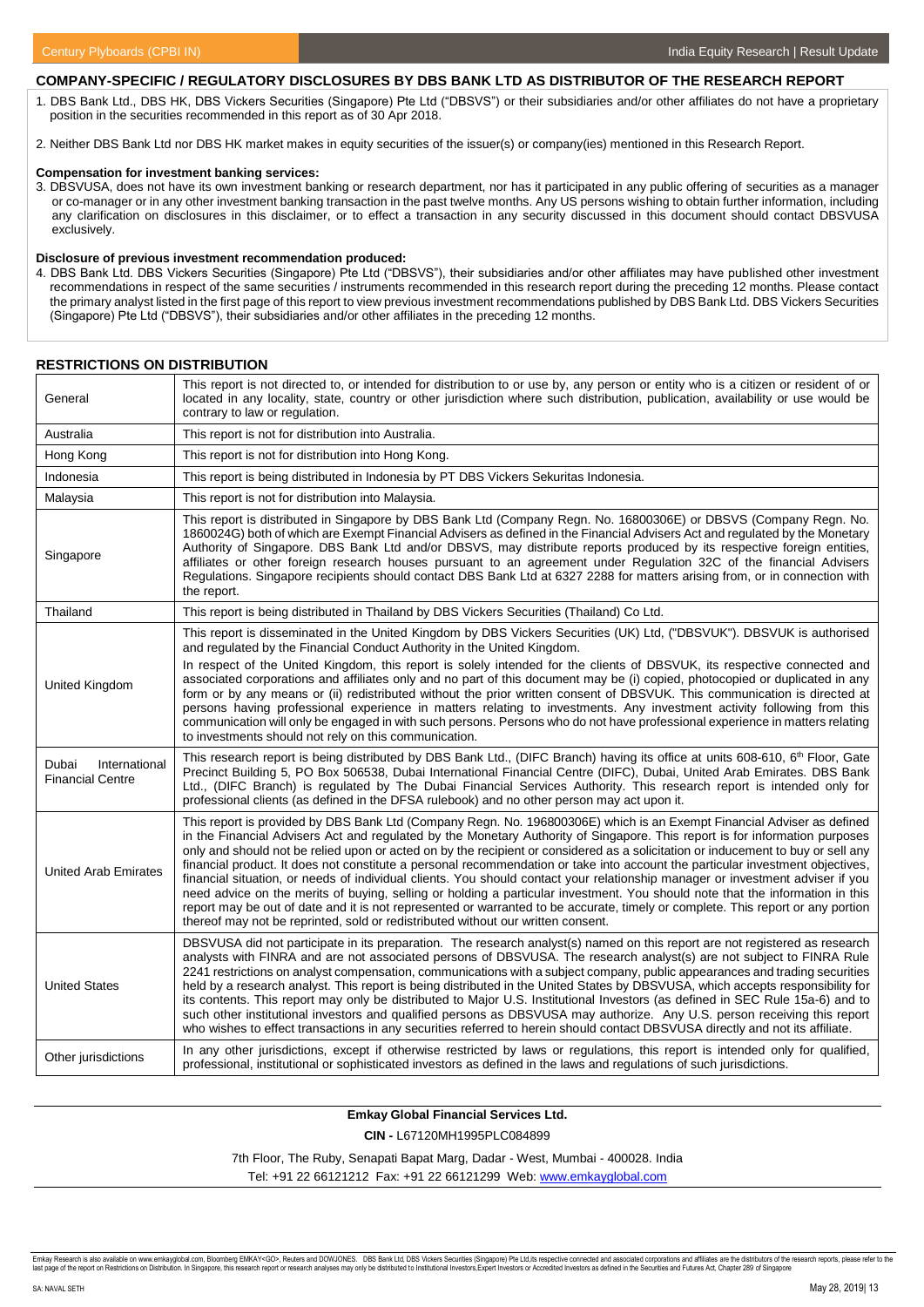# **SINGAPORE**

**DBS Bank Ltd** Contact: Janice Chua 12 Marina Boulevard, Marina Bay Financial Centre Tower 3 Singapore 018982 Tel. 65-6878 8888 Fax: 65 65353 418 e-mail: equityresearch@dbs.com Company Regn. No. 196800306E

# **THAILAND**

# **DBS Vickers Securities (Thailand) Co Ltd**

Contact: Chanpen Sirithanarattanakul 989 Siam Piwat Tower Building, 9<sup>th</sup>, 14<sup>th</sup>-15<sup>th</sup> Floor Rama 1 Road, Pathumwan, Nagkok Thailand 10330 Tel. 66 2 857 7831 Fax: 66 2 658 1269 e-mail: research@th.dbs.com Company Regn. No 0105539127012 Securities and Exchange Commission, Thailand

# **INDONESIA**

# **PT DBS Vickers Sekuritas (Indonesia)**

Contact: Maynard Priajaya Arif DBS Bank Tower Ciputra World 1, 32/F JI. Prof. Dr. Satrio Kav. 3-5 Jakarta 12940, Indonesia Tel. 62 21 3003 4900 Fax: 62 21 3003 4943 e-mail: research@id.dbsvickers.com